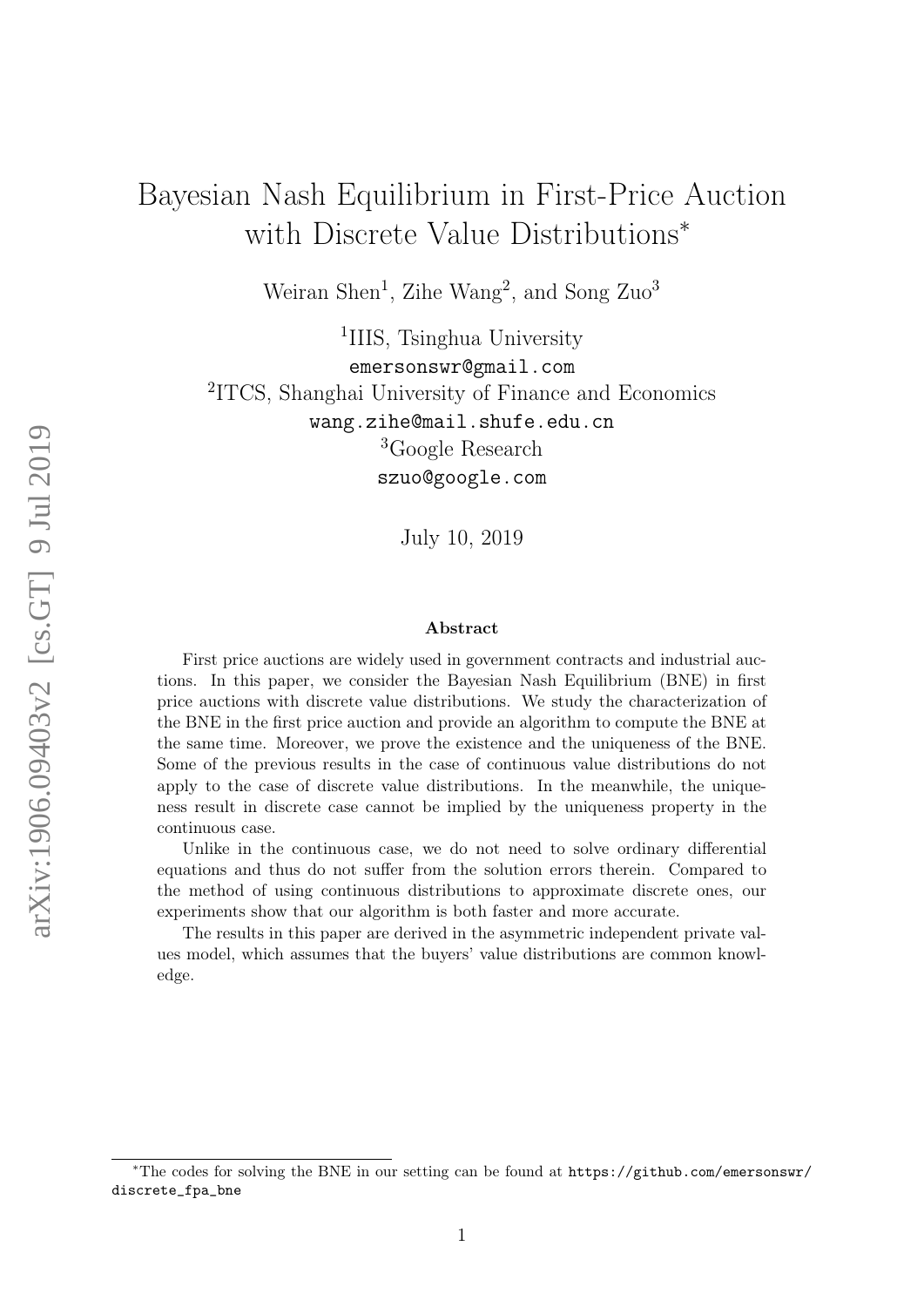## 1 Introduction

Recently, the display advertising industry has switched from second-price to first-price  $\alpha$  auctions,<sup>[1](#page-1-0)</sup> and one important reason is that some advertisers no longer trust the exchange to honestly follow the second-price auction rules [\[25\]](#page-23-0). From a bidder's point of view, he does not trust the auctioneer since the auctioneer could also benefit from manipulating the auction rules after observing the sealed bids [\[1\]](#page-21-0). Akbarpour and Li [\[1\]](#page-21-0) show that the first-price auction is the unique credible and static optimal auction, which may be one potential backing theory for the trend of adopting the first-price auction in the ad exchange industry. Akbarpour and Li [\[1\]](#page-21-0) also prove that no mechanism is static, credible, and strategy-proof (incentive compatible) at the same time. In particular, being credible means that it is incentive compatible for the auctioneer to follow the rules and being static roughly means that the auction is sealed-bid. Therefore, the first-price auction naturally becomes the only choice for the ad exchange industry, in which credibility becomes a major concern and sealed-bid is also critical to keep the auction process time-efficient for production needs.

In contrast to the crucial needs from practice, the understanding of the first-price auction from auction theory remains shallow compared with that of other direct auctions. The essential obstacle is the complex equilibrium structure in first-price auctions. Following the first step by Vickrey [\[26\]](#page-23-1) for the symmetric setting, it has been a tough and long journey towards the existence, the uniqueness and the computation of the Bayesian Nash equilibrium of first-price auctions in general settings.Plum [\[22\]](#page-22-0) covers the power distribution  $F_1(x) = x^{\mu}$  and  $F_2(x) = \left(\frac{x}{\beta}\right)^{\mu}$  with the same support. Kaplan and Zamir [\[12\]](#page-22-1) solve the problem for uniform distributions with different support.

In this paper, with the application in ad auctions as one of the important motivations, we focus on the computation of BNEs in first-price auctions where the bidders' values are independently drawn from discrete prior distributions. We study the discrete value setting for several reasons. First, it is a basic setting with a different structure from the continuous case. The results in the discrete setting can provide us with more structural insights that can not be obtained from the continuous case. Second, such a setting is more realistic in practice. Consider the situation where prior information is expensive or impossible to acquire. In such situations, we might only have historical samples of the buyer's values, and it is reasonable to aggregate these discrete values to form a discrete empirical distribution.

Our algorithm does not involve ordinary differential equations, which makes our algorithm robust and much faster.

### 1.1 Our Contributions

• We give an efficient algorithm to find the BNE of the first price auction. For any possible bid, by scrutinizing the bidders who might report it, we give a clear characterization of the BNE in the discrete setting. Previous methods make use of Nash's Theorem to prove the existence of the equilibrium in the continuous case, while we provide a constructively proof in the discrete case.

<span id="page-1-0"></span><sup>&</sup>lt;sup>1</sup>The winners now pay the bid price in the Exchange Bidding auctions by Google Ad Manager (Google's display ad-serving system for publishers). In Exchange Bidding auctions, the exchanges bid to compete for ad requests from publishers <https://support.google.com/admanager/answer/7128958>.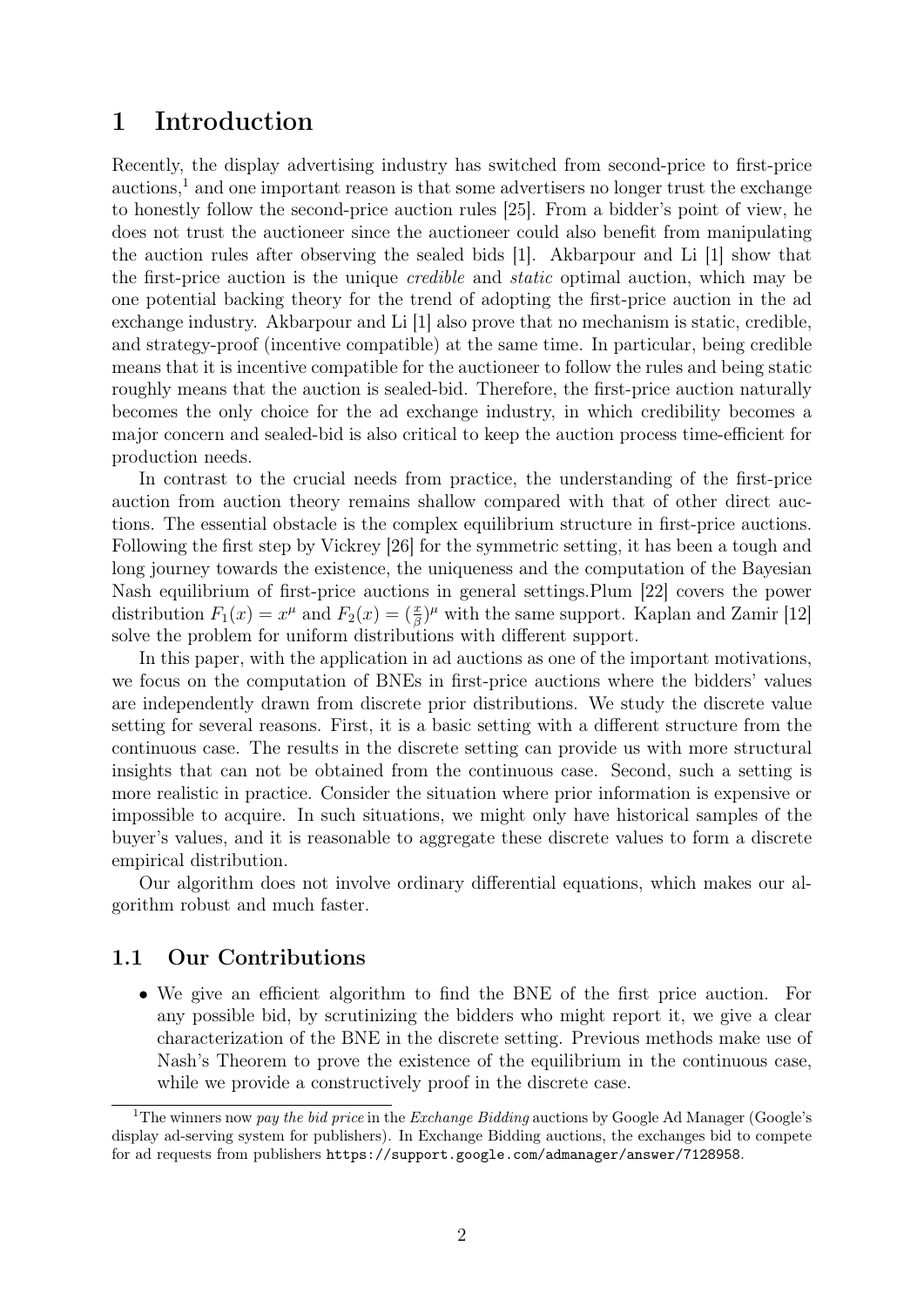• We show that the equilibrium is unique in the discrete case (Theorem [9\)](#page-13-0). The uniqueness result by Lebrun [\[16\]](#page-22-2) relies on a technical assumption about buyers' value distributions. In contrast, we do not need any assumption. Furthermore, in the continuous case, we need to be very careful when a buyer's value is near the smallest value. In the discrete case, each buyer's strategy around the smallest value has relatively nice properties.

## <span id="page-2-0"></span>1.2 Related Works

Besides the closed-form solution of the equilibrium, there is also a line of papers that focus on other aspects of the problem [\[24,](#page-23-2) [23,](#page-23-3) [21\]](#page-22-3). The existence of a Bayesian Nash equilibrium is given by Lebrun [\[13\]](#page-22-4), Maskin and Riley [\[19\]](#page-22-5), Athey [\[2\]](#page-21-1). They first show the existence for discrete distributions by applying Nash's Theorem. Then they show the existence in the continuous case by constructing a series of discrete distributions that approaches the actual continuous case. In this paper, we prove the existence result by construction.

After proving the existence of the BNE, researchers began to consider the its uniqueness. For symmetric distributions, Chawla and Hartline [\[4\]](#page-21-2) prove the uniqueness by ruling out asymmetric equilibria. For asymmetric distributions, Maskin and Riley [\[20\]](#page-22-6) show that the equilibrium is unique for symmetric distributions with the assumption that there is positive mass at the lower possible value. Lebrun [\[14,](#page-22-7) [16\]](#page-22-2) prove the uniqueness for more general settings but still with the assumption that the cumulative value distribution functions are strictly log-concave at certain points. Escamocher et al. [\[5\]](#page-21-3) investigates the existence and the computation of BNEs in the discrete case, under the assumption that bidders can only place discrete bids. They consider both the randomized tie-breaking and the Vickery tie-breaking and give different results.

However, both the continuous and the discrete case without assumptions are still left open. In this paper, we solve the discrete value distribution case.

In the numerical analysis literature, Marshall et al. [\[18\]](#page-22-8) give the first numerical analysis for two special distributions. Their backward-shooting method then become the standard method for computing the equilibrium strategies of asymmetric first-price auctions [\[3,](#page-21-4) [6,](#page-21-5) [17\]](#page-22-9). The backward-shooting method first computes the smallest winning bid, then repeatedly guess the largest winning bid and then solving ordinary differential equations all the way down in the bid space to see if the smallest winning bid given by the solution to the differential equations matches the actual one. One common issue of this method is the computation error in solving ordinary differential equations. Bajari [\[3\]](#page-21-4) uses a polynomial to approximate the inverse bidding strategy. To compute a solution with high precision, Gayle and Richard [\[9\]](#page-22-10) use Taylor-series expansions. Our method belongs to the backward-shooting category. We do not need to solve ordinary differential equations, but the algorithm still needs to repeatedly guess the largest winning bid. Fibich and Gavish [\[8\]](#page-22-11) propose a forward-shooting method and numerically solve the case with power-law distributions. However this forward-shooting method does not work in the discrete case.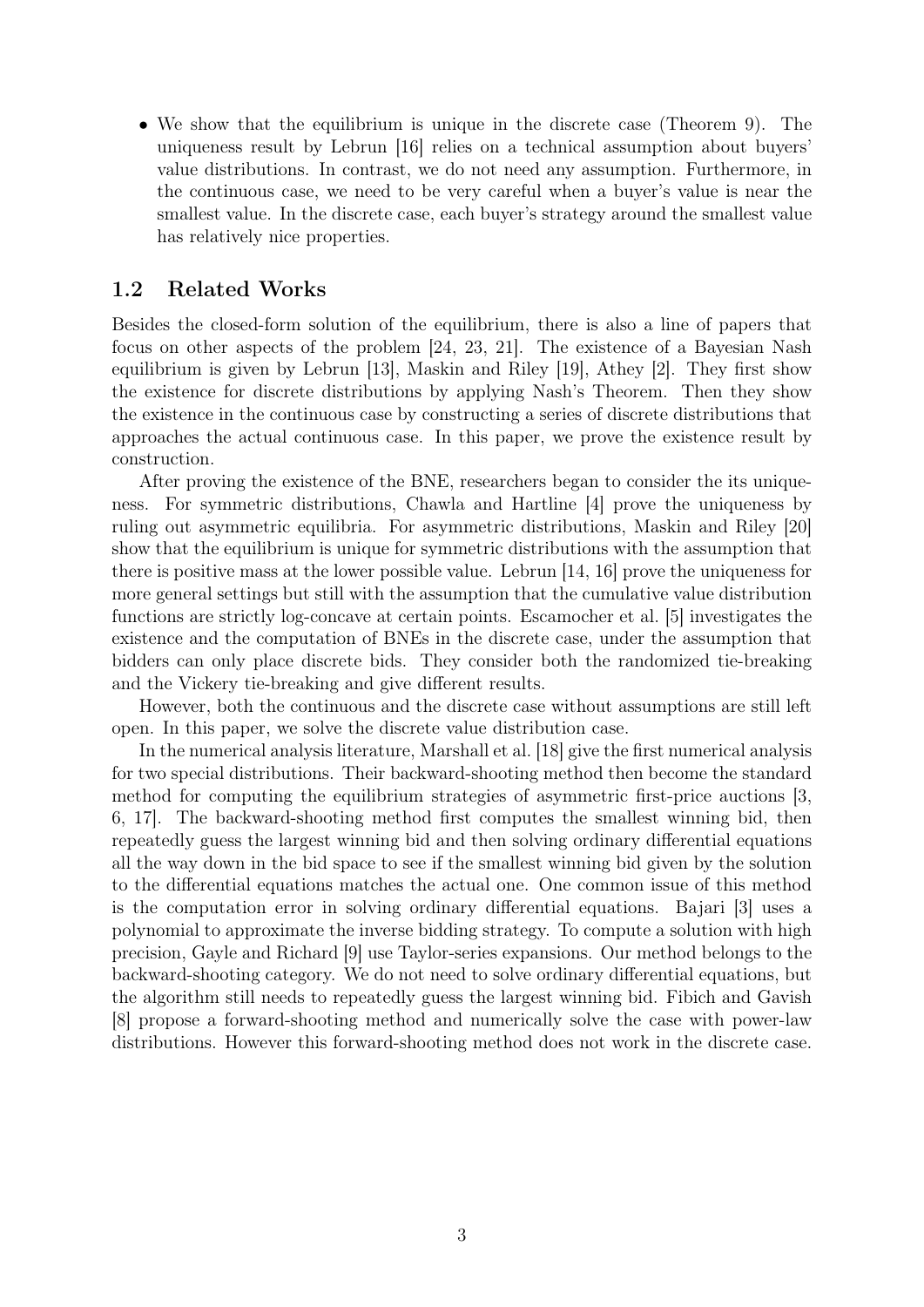## 2 Preliminaries

### 2.1 Model

Suppose the seller has one item for sale and there are *n* potential buyers  $N = \{1, ..., n\}$ . The item is sold through a sealed-bid first-price auction. Each buyer has a private value for the item, which is drawn according to a publicly known value distribution. In our setting, we consider the case where the each buyer's value distribution is discrete. Also, we assume that for buyer *i*, the value support is a finite set  $\{v_i^1, v_i^2, ..., v_i^{d_i}\}$  with cumulative distribution function  $G_i$ , with  $G_i(v) = \text{Prob}\{v_i \leq v\}$ . Without loss of generality, we assume  $0 \le v_i^1 < v_i^2 < \ldots < v_i^{d_i}$ .

Every buyer places a nonnegative bid  $b_i$  simultaneously. Let  $F_i(b_i)$  denote the cumulative distribution function of buyer i's bids. We assume that buyers have quasi-linear utilities and no buyer overbids, i.e., no buyer will place a bid that is higher than his value. The buyer with the highest bid wins the item and pays what he bids. Each buyer's strategy is a mapping from his private value to his bid. The strategies form a Bayesian Nash Equilibrium (BNE) if no bidder has an incentive to change his strategy unilaterally in the Bayesian setting.

In the continuous value setting, each buyer's strategy maps a value to a bid. For example, suppose there are two i.i.d. buyers with value uniformly distributed between [0, 1]. In the BNE, each buyer bids half of his private value.

But in the discrete setting, each buyer's strategy is randomized, and maps a value to a set of possible bids, with a certain probability distribution. Consider the following example.

<span id="page-3-0"></span>**Example 1.** There are two *i.i.d.* buyers. Each buyer has value 1 and 2 with probability 0.5. In the equilibrium, when a buyer's value is 2, it is possible for him to place any bid in [1, 1.5], and the bid density function is  $\frac{1}{(2-x)^2}$ ,  $\forall x \in [1, 1.5]$ . When a buyer's value is 1, the buyer bids 1 with probability 1.



Figure 1: The equilibrium strategy of two i.i.d. buyers with uniform  $\{1, 2\}$  value distribution. Although the value distribution is discrete, the bids are continuous.

Our objective is to find the bidding strategies that constitute a Bayesian Nash equilibrium. Before we start, we need to make an assumption of the tie-breaking rule to guarantee the existence of an equilibrium. To see this, suppose there are multiple highest bids, and we allocate the item randomly among the corresponding buyers. In the following example, there is no BNE.

Example 2 (Maskin and Riley [\[19\]](#page-22-5)). There are two buyers. Buyer 1 has two possible values  $\{1,2\}$ , both with probability 0.5, and Buyer 2 has only one possible value 1, with probability 1.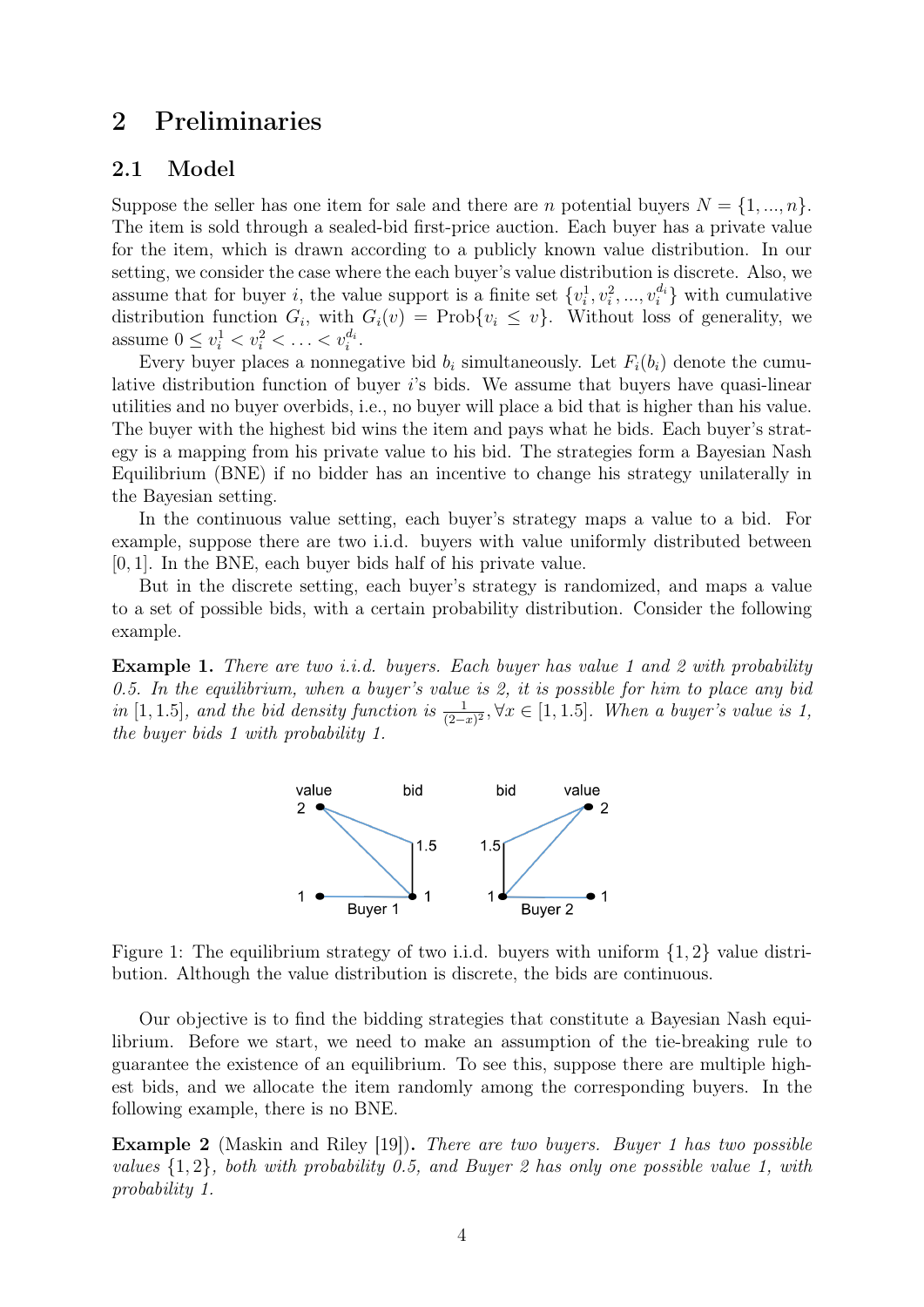Suppose there is a BNE. There are 2 possible cases in the equilibrium.

- Buyer 2 always bids 1. Buyer 1 has value 2, he wins with probability 1 if he bids  $1 + \epsilon$  where  $\epsilon$  is a small positive number. Buyer 1's utility is  $2 - 1 - \epsilon$ . Thus buyer 1 always prefers a smaller  $\epsilon$  as long as  $\epsilon > 0$ . However if he chooses  $\epsilon$  to be zero, Buyer 1 wins with probability 0.5 and the utility drops to  $(2-1) \times 0.5 = 0.5$ . Thus Buyer 1 with value 2 has no best response.
- Buyer 2 bids 1 with probability strictly less than 1. Consider the lowest possible bid b that any buyer would place. Since no buyer overbids, we have  $b < 1$ . If both buyers bid b with positive probability then they both have incentives to bid  $b + \epsilon$ . It cannot be a BNE. If one buyer bids  $\underline{b}$  with zero probability then the other buyer will not bid  $\underline{b}$  because he will lose. It cannot be a BNE.

It turns out that there is no BNE in this example if we break ties randomly. We consider an alternative tie-breaking rule introduced by Maskin and Riley [\[19\]](#page-22-5). When there are multiple highest bids, we will allocate the item to the buyer with the highest value.

<span id="page-4-2"></span>Assumption 1 (Maskin and Riley [\[19\]](#page-22-5)). Ties are broken by running a Vickrey auction among the highest buyers.<sup>[2](#page-4-0)</sup>

In the continuous value setting, this assumption is unnecessary, but in the discrete value setting, we need this assumption to deal with best response issue. Without this assumption, we will still get an approximate BNE using our algorithm. We will discuss more about this assumption(see Example [3\)](#page-5-0).

### 2.2 Basic structure of the BNE

To assist later arguments, we restate several properties of the Bayesian Nash equilibrium, mainly summarized by Maskin and Riley [\[20\]](#page-22-6).[3](#page-4-1) Giving all buyers' strategies, if any buyer can win with a certain probability by bidding b then we call b a winning bid. Without loss of generality, we assume the set of winning bids is closed and there exists a smallest winning bid b. As long as a buyer's bid is higher than or equal to b, he can win with a certain probability. If buyers' strategies form a BNE, the smallest winning bid  $\underline{b}$  will be determined uniquely by the buyers' value distributions:

<span id="page-4-3"></span>**Lemma 1** (Maskin and Riley [\[20\]](#page-22-6)). Assume buyer  $i^*$  has the largest smallest value, i.e.,  $v_{i^*}^1 = \max_j v_j^1$ . Then the smallest winning bid is

$$
\underline{b} = \underset{b}{\arg \max} (v_{i^*}^1 - b) \prod_{i \neq i^*} G_i(b).
$$

We claim that smallest bid placed by buyer  $i^*$  is exactly  $\underline{b}$ :

• On the one hand,  $\underline{b}$  must be larger than or equal to the smallest bid of buyer 1. Otherwise, other buyers will have no incentive to place bid  $\underline{b}$ , since giving  $\underline{b}$  always loses.

<span id="page-4-1"></span><span id="page-4-0"></span><sup>2</sup>This can be implemented by letting the highest buyers submit new bids.

<sup>3</sup>Although they assume twice continuously differentiable value distributions and the buyers have the same upper limit of values, the lemmas still hold for the present setting.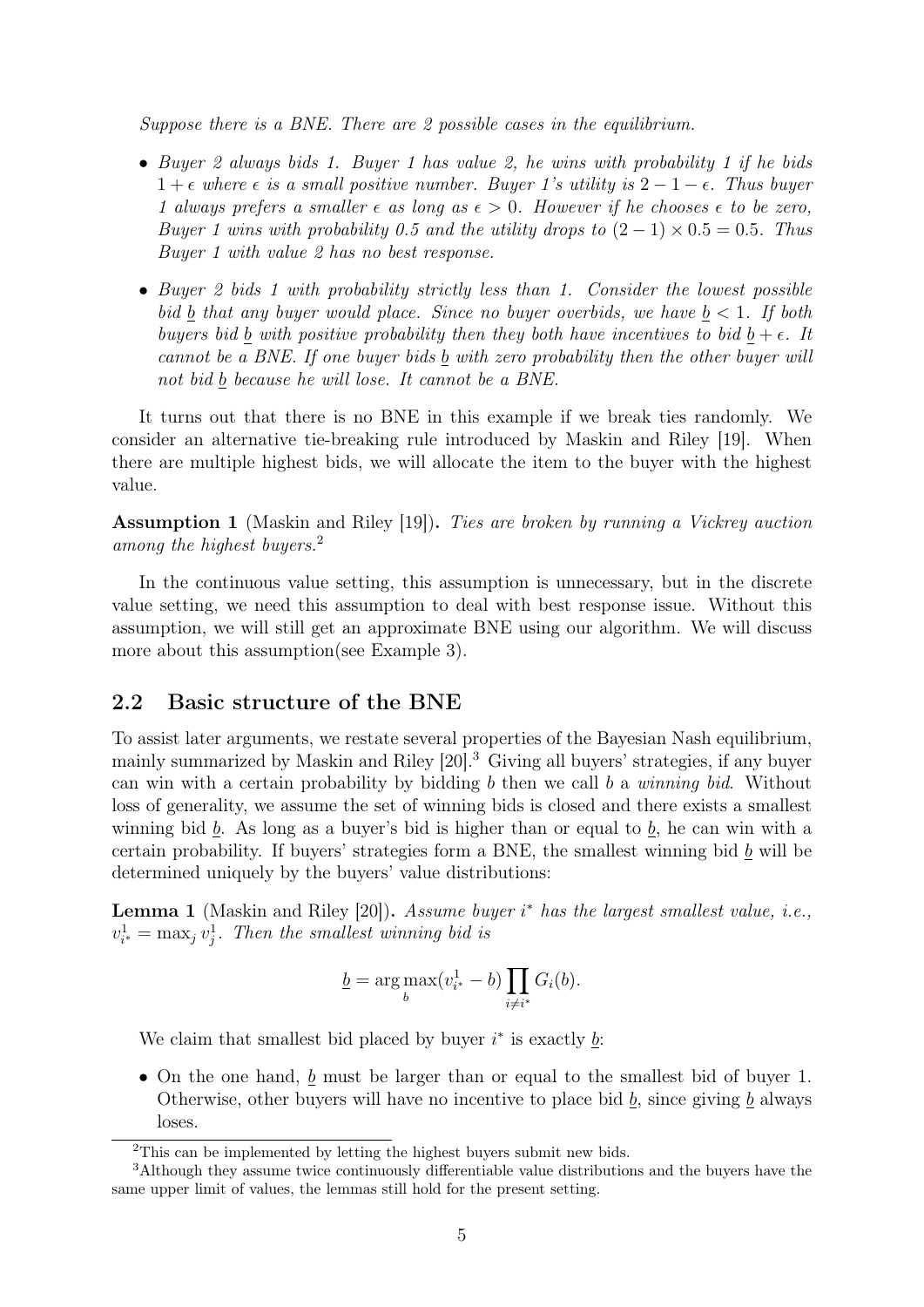• On the other hand,  $\underline{b}$  must be smaller than or equal to the smallest bid of buyer  $i^*$ , otherwise he will have negative utilities.

According to Example [1,](#page-3-0) a buyer with a certain value  $v_i^j$  may place multiple bids. Let  $S_i(v_i^j)$  $i$ ) be the set of possible bids for buyer i when he has value  $v_i^j$  $v_i^j$ . For ease of presentation, we assume that  $S_i(v_i^j)$  $\mathbf{z}_i^j$  is a closed set, otherwise, we can take the closure of the support as  $S_i(v_i^j)$ <sup>j</sup>). Denote buyer *i*'s all possible bids by  $S_i$ , i.e.,  $S_i = \bigcup_j S_i(v_i^j)$  $\binom{j}{i}$ .

Maskin and Riley  $[20]$  show that for any winning bid b, there are at least two buyers i and j, such that  $b \in S_i$  and  $b \in S_j$ . The intuition is that any buyer who places a winning bid b needs a competitor, otherwise, the buyer can place  $b - \epsilon$  to increase his utility.

<span id="page-5-3"></span>**Lemma 2** (Maskin and Riley [\[20\]](#page-22-6)). In the BNE of the first-price auction, for buyer i and any  $b_i > b_j$ , if  $b_i \in S_i$ , then there must exist another buyer, who bids in  $(b_i - \epsilon, b_i)$ with positive probability for any  $\epsilon$ .

*Proof.* Buyer i's utility is positive since he can bid  $b + \epsilon$  which implies positive winning probability and positive utility conditioned on winning. There is no buyer who bids  $b_i$ with positive probability, otherwise buyer i can increase his utility by bidding  $b_i + \epsilon$ . If there is another buyer who bids in  $(b_i - \epsilon, b_i)$  with zero probability, then buyer i has an incentive to decrease his bid to  $b_i - \epsilon$  which strictly increases his utility.  $\Box$ 

Maskin and Riley [\[20\]](#page-22-6) show that, in first price auctions, a buyer would not give a particular bid with positive probability when this bid is larger than or equal to b.

<span id="page-5-2"></span>**Lemma 3** (Maskin and Riley [\[20\]](#page-22-6)). For any buyer i, there is no mass point above  $\underline{b}$  in buyer i's bid distribution.

The following lemma shows that when a buyer's value is larger than or equal to  $\underline{b}$ , his bidding strategy is monotone in his value.

<span id="page-5-1"></span>Lemma 4 (Maskin and Riley [\[20\]](#page-22-6)). For each buyer, his bidding strategy is monotone in value, i.e.,  $\max S_i(v_i^j)$  $s_i^j$ )  $\leq$  min  $S_i(v_i^{j+1})$  $j+1 \choose i$  for  $v_i^j \geq \underline{b}$ .

Here we provide an example of what the BNE looks like in the discrete case. The computation of such a BNE will be clear after the analysis of our algorithm.

<span id="page-5-0"></span>Example 3. Suppose there are 4 buyers with the following discrete value distributions:

$$
G_1(x) = \begin{cases} 1 & x = 20 \\ \frac{11\sqrt{7}}{24\sqrt{3}} & x = 10 \\ \frac{\sqrt{77}}{12\sqrt{2}} & x = 2 \end{cases}, G_2(x) = \begin{cases} 1 & x = 14 \\ \frac{4}{\sqrt{21}} & x = 13 \\ \frac{2\sqrt{22}}{7\sqrt{7}} & x = 1 \end{cases},
$$

$$
G_3(x) = \begin{cases} 1 & x = 20 \\ \frac{11}{12} & x = 9 \end{cases}, G_4(x) = \begin{cases} 1 & x = 12 \\ \frac{3\sqrt{3}}{2\sqrt{7}} & x = 1 \end{cases}.
$$

In the BNE, the buyers bid according to the following bid distributions:

$$
F_1(x) = \begin{cases} \frac{11}{20-x} & x \in (8,9] \\ \frac{11}{12}\sqrt{\frac{2(20-x)}{(14-x)(12-x)}} & x \in (6,8] \\ \frac{77}{48}\sqrt{\frac{10-x}{(9-x)(13-x)}} & x \in [2,6] \end{cases}, F_2(x) = \begin{cases} \sqrt{\frac{8(14-x)}{(20-x)(12-x)}} & x \in (6,8] \\ \frac{8}{7}\sqrt{\frac{13-x}{(10-x)(9-x)}} & x \in [2,6] \\ \frac{2\sqrt{22}}{7\sqrt{7}} & x = 1 \end{cases}
$$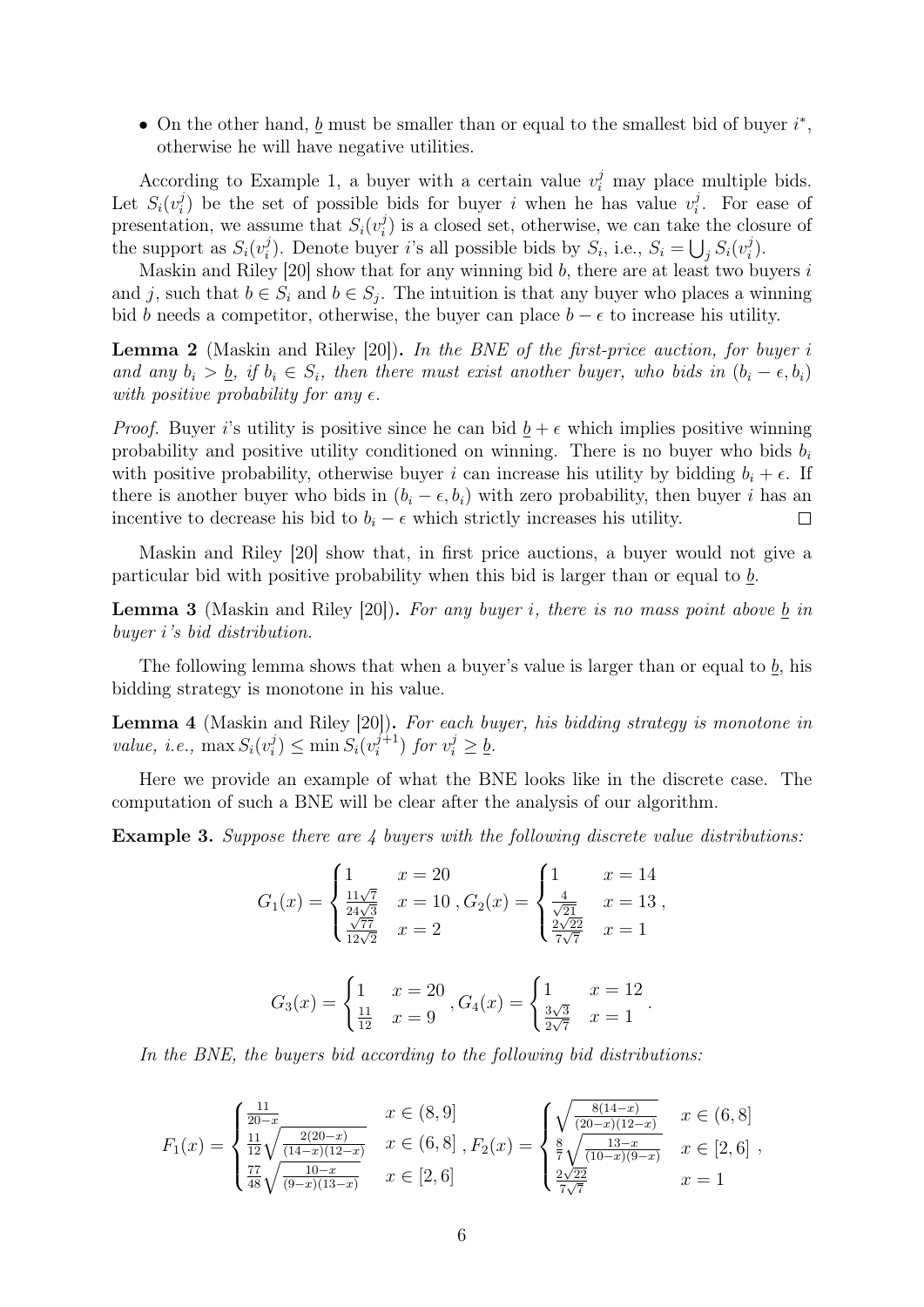<span id="page-6-0"></span>
$$
F_3(x) = \begin{cases} \frac{11}{20-x} & x \in [8,9] \\ \frac{11}{6}\sqrt{\frac{7(9-x)}{3(10-x)(13-x)}} & x \in [2,6] \end{cases}, F_4(x) = \begin{cases} \sqrt{\frac{18(12-x)}{(20-x)(14-x)}} & x \in [6,8] \\ \frac{3\sqrt{3}}{2\sqrt{7}} & x = 1 \end{cases}
$$

.



Figure 2: Each value's corresponding bid interval is indicated by braces. A dot implies a positive probability (point mass). Buyer 1 with value 2 and Buyer 3 with value 9 are both likely to bid 2. According to Assumption [1,](#page-4-2) Buyer 3 wins in this case.

## 3 Overview of our algorithm

As mentioned in Section [1.2,](#page-2-0) our algorithm falls in the backward-shooting category. In first-price auctions, if the largest winning bid  $\bar{b}$  is given, our theoretical analysis enables us to compute the buyers' bid distributions all the way down to the smallest winning bid  $\underline{b}$ . However, it turns out that we only know how to compute the smallest winning bid  $b$  (Theorem [1\)](#page-4-3), but have no idea about  $b$ . Therefore, the backward-shooting algorithms just repeatedly guess  $\bar{b}$  and see if the computed  $\underline{b}(\bar{b})$  matches the actual  $\underline{b}$ , reducing the computation of the BNE to a searching problem. An overview of the backward-shooting algorithm is shown in Algorithm [1,](#page-7-0) where a binary search algorithm is used.

In Algorithm [1,](#page-7-0) UB and LB are the upper bound and the lower bound of the largest winning bid. According to Lemma [1,](#page-4-3) the smallest winning bid  $b$  can be easily determined. The exit condition measures how close our guess of  $\overline{b}$  is to the actual largest winning bid, for example, we can check if  $UB - LB < \epsilon$  or we can compare whether  $\underline{b}(\bar{\bar{b}})$  is close enough to  $\underline{b}$ . And guaranteed by Theorem [6,](#page-11-0) [7](#page-11-1) and Corollary [1,](#page-11-2) we know that  $\underline{b}(\overline{b})$  is monotone with respect to the current guess  $\bar{b}$ , and how to adjust UB and LB accordingly.

In the continuous value distribution case, the computation of  $\underline{b}(\bar{b})$  given  $\bar{b}$  is done through solving ordinary differential equations. However, in the discrete case, we compute  $\underline{b}(\bar{b})$  with Algorithm [2.](#page-7-1) We define a core structure called the "bidding set" (Definition [1\)](#page-7-2), and starting from  $\bar{b}$ , we update the bidding set as the bid goes down (i.e., compute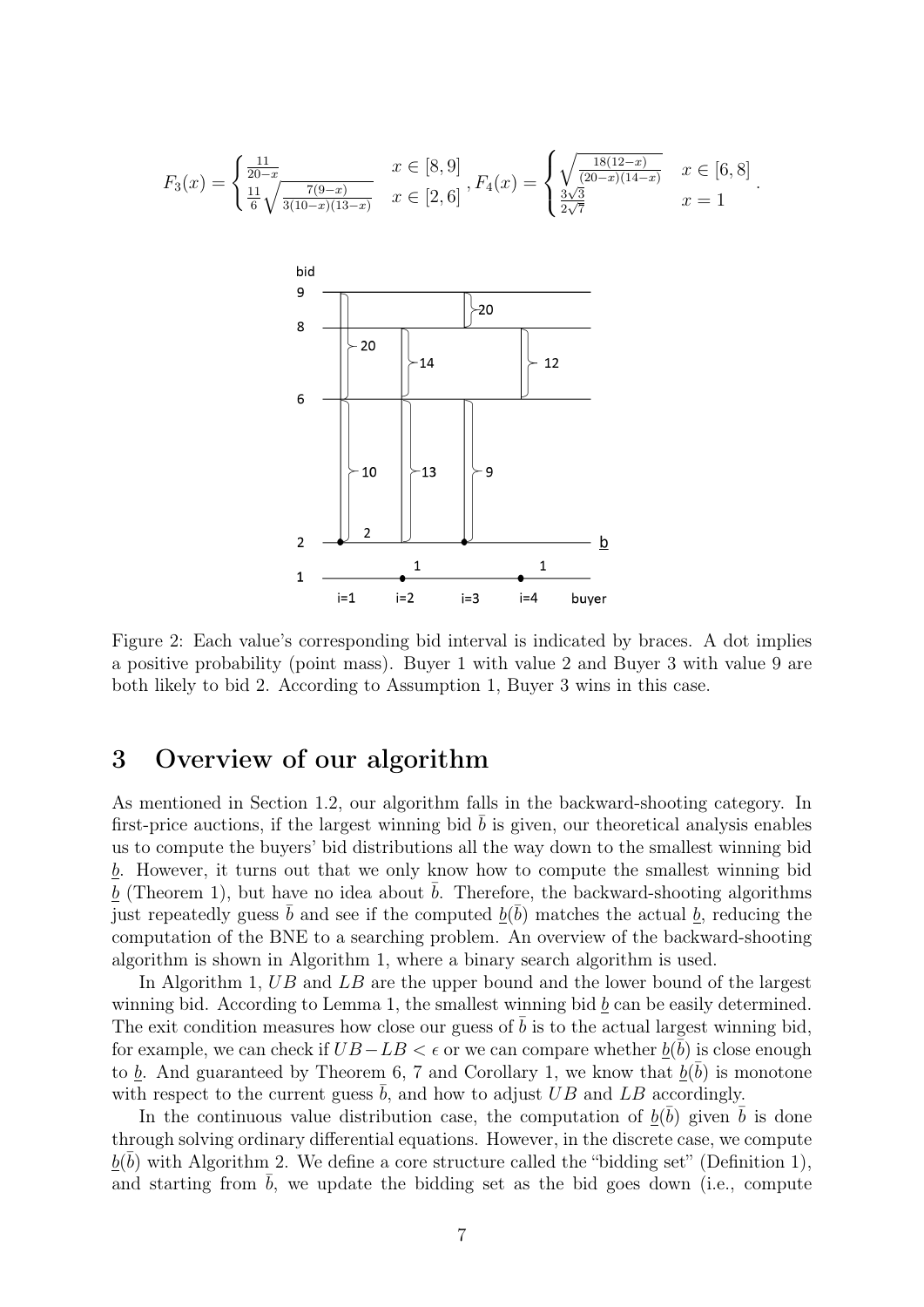#### ALGORITHM 1: Overview of the backward-shooting algorithm

**Input** : Buyers' value distributions  $G_i$ .

**Output:** Buyers' bid distributions  $F_i$ .

1 Compute the smallest winning bid  $\underline{b}$  using Lemma [1](#page-4-3);

2  $UB \leftarrow \max\{\cup_{i \in N} \text{supp}(G_i)\}, LB \leftarrow 0$ ;

```
3 while some exit condition is not met do
```

```
4
           \bar{b} \leftarrow \frac{1}{2}(UB + LB);5 Compute F_i all the way down from \bar{b} to the corresponding smallest winning bid \underline{b}(\bar{b});\mathfrak{b}\quad\quad\text{if } \underline{b}(\bar{\bar{b}})>\underline{b}\text{ then}7 \mid \mid UB \leftarrow b ;8 else
 9 \vert LB \leftarrow \bar{b};
10 end
11 end
12 return F_i;
```
## <span id="page-7-0"></span>**ALGORITHM 2:** Compute  $\underline{b}(\bar{b})$  given guess  $\bar{b}$ .

```
Input : the largest winning bid guess \bar{b}.
  Output: the smallest winning bid \underline{b}(\overline{b}).
1 Initialize b \leftarrow b, \Lambda(b) \leftarrow \emptyset;
2 Update \Lambda(b) by repeatedly adding buyers to \Lambda(b) 4;
3 while |\Lambda(b)| \geq 2 and b > 0 do
4 | Predict the next change position b' 5 4;
5 Set b \leftarrow b';
6 Update the bidding set \Lambda(b') 5;
7 Update the bidding set \Lambda(b') 4;
8 end
9 return \underline{b}(\bar b)=b;
```
<span id="page-7-1"></span>where each buyer enters or leaves the bidding set with all his values). Each buyer enters the bidding set with his largest "unconsumed" value when certain conditions are met (Theorem [4\)](#page-10-0), and leaves the bidding set when the probability of the corresponding value is used up (Theorem [5\)](#page-11-3), hence the value is "consumed". After all buyers consumed all their values, the corresponding  $\underline{b}(\overline{b})$  is found. In our setting, Algorithm [2](#page-7-1) is used in Algorithm [1](#page-7-0) as a sub-routine.

## <span id="page-7-3"></span>4 The bidding set

Our objective is to compute every buyer's strategy in BNE. Since a buyer's bidding strategy is monotone, it suffices to compute the bid distribution because we can map a buyer's value to a bid with the same quantile in his bid distribution. However, when the bid support is not continuous, there might exist multiple bids with the same quantile.

In this section, we analyze the structure of the BNE. We introduce a useful tool called the "bidding set", and analyze how the bidding set changes in the bid space. With the analysis of the structure, an algorithm of computing the BNE can be naturally derived.

<span id="page-7-2"></span>**Definition 1** (Bidding set and waiting list). The set of buyers whose bidding strategies include bid x is called the bidding set, denoted by  $\Lambda(x)$ , i.e.,  $\Lambda(x) = \{i \mid x \in S_i\}.$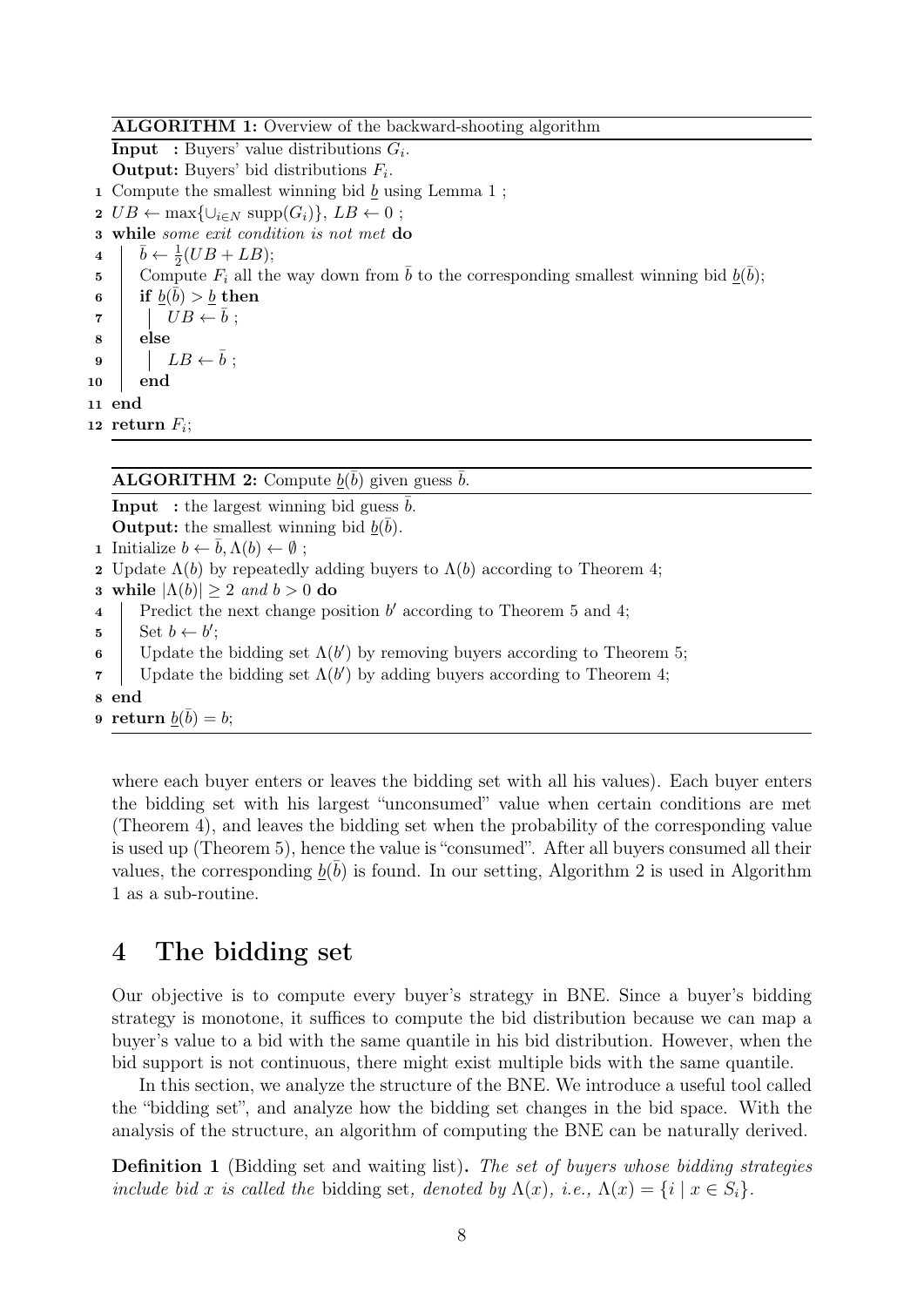The set of other buyers  $N - \Lambda(x)$  is called the waiting list at bid x.

When there is no ambiguity, we use  $\Lambda$  instead. The following theorem is about the relationship between the bid distribution and Λ. For any buyer set Λ, let  $F_{\Lambda}(x)$  denote the product of the cumulative bid distribution of buyers in  $\Lambda$ , i.e.,  $F_{\Lambda}(x) = \prod_{i \in \Lambda(x)} F_i(x)$ . We abuse notation and use  $v_i(x)$  to represent player is value when he bids x in the equilibrium  $(v_i(x)$  is well-defined according to Lemma [4\)](#page-5-1).

Before discussing how the bidding set  $\Lambda$  changes in the bid space, let's first consider some properties of the bidding set.

Define function

$$
h_i(x) = \frac{1}{|\Lambda(x)| - 1} \left( \sum_{j \in \Lambda(x)} \frac{1}{v_j - x} \right) - \frac{1}{v_i - x}, \forall i \in \Lambda(x).
$$

<span id="page-8-1"></span>**Theorem 1.** Suppose  $\Lambda(x)$  does not change in bid interval  $(b_1, b_2)$ , and  $v_i(x)$  is constant for  $x \in (b_1, b_2), i \in \Lambda(x)$ . Then the bid distribution of every buyer in  $\Lambda$  is differentiable in this interval. In fact, for any  $x \in (b_1, b_2)$  we have

$$
\frac{f_i(x)}{F_i(x)} = h_i(x), \forall i \in \Lambda.
$$

*Proof.* For any bid  $x \in (b_1, b_2)$ , the utility of buyer i is:

<span id="page-8-0"></span>
$$
u_i(v_i) = (v_i - x)F_{N \setminus \Lambda}(x)F_{\Lambda \setminus i}(x), \forall i \in \Lambda \tag{1}
$$

Since buyers in  $N \setminus \Lambda$  do not bid in interval  $(b_1, b_2)$ , we have  $F_{N\setminus\Lambda}(x) = F_{N\setminus\Lambda}(b_1)$ . After multiplication over  $i \in \Lambda$ , we have

$$
\prod_{i\in\Lambda} u_i(v_i) = \prod_{i\in\Lambda} (v_i - x) (F_{\Lambda}(x))^{|\Lambda|-1} (F_{N\setminus\Lambda}(b_1))^{|\Lambda|},
$$

where  $|\Lambda|$  is the number of buyers in the bidding set  $\Lambda$ . We use Equation [\(1\)](#page-8-0) to cancel out the term  $F_{\Lambda}(b_1)$  and get

$$
F_i(x) = \frac{v_i - x}{u_i(v_i)} \left( \prod_{i \in \Lambda} \frac{u_i(v_i)}{v_i - x} \right)^{\frac{1}{|\Lambda| - 1}} \left( F_{N \setminus \Lambda}(x) \right)^{-\frac{1}{|\Lambda| - 1}}
$$

Since the right hand side of the equation is differentiable with x, the left hand side  $F_i(x)$ is differentiable. Take derivatives on both sides, we get

$$
f_i(x) = \left[ \frac{1}{|\Lambda| - 1} \left( \sum_{j \in \Lambda} \frac{1}{v_j - x} \right) - \frac{1}{v_i - x} \right] F_i(x)
$$

$$
= h_i(x) F_i(x).
$$

If we know what the bidding set  $\Lambda(x)$  is for every possible x in the BNE, we can construct each buyer's bid distribution  $f_i(x)$  according to Theorem [1.](#page-8-1) Therefore, the rest of this section is devoted to the analysis of how the bidding set changes.

 $\Box$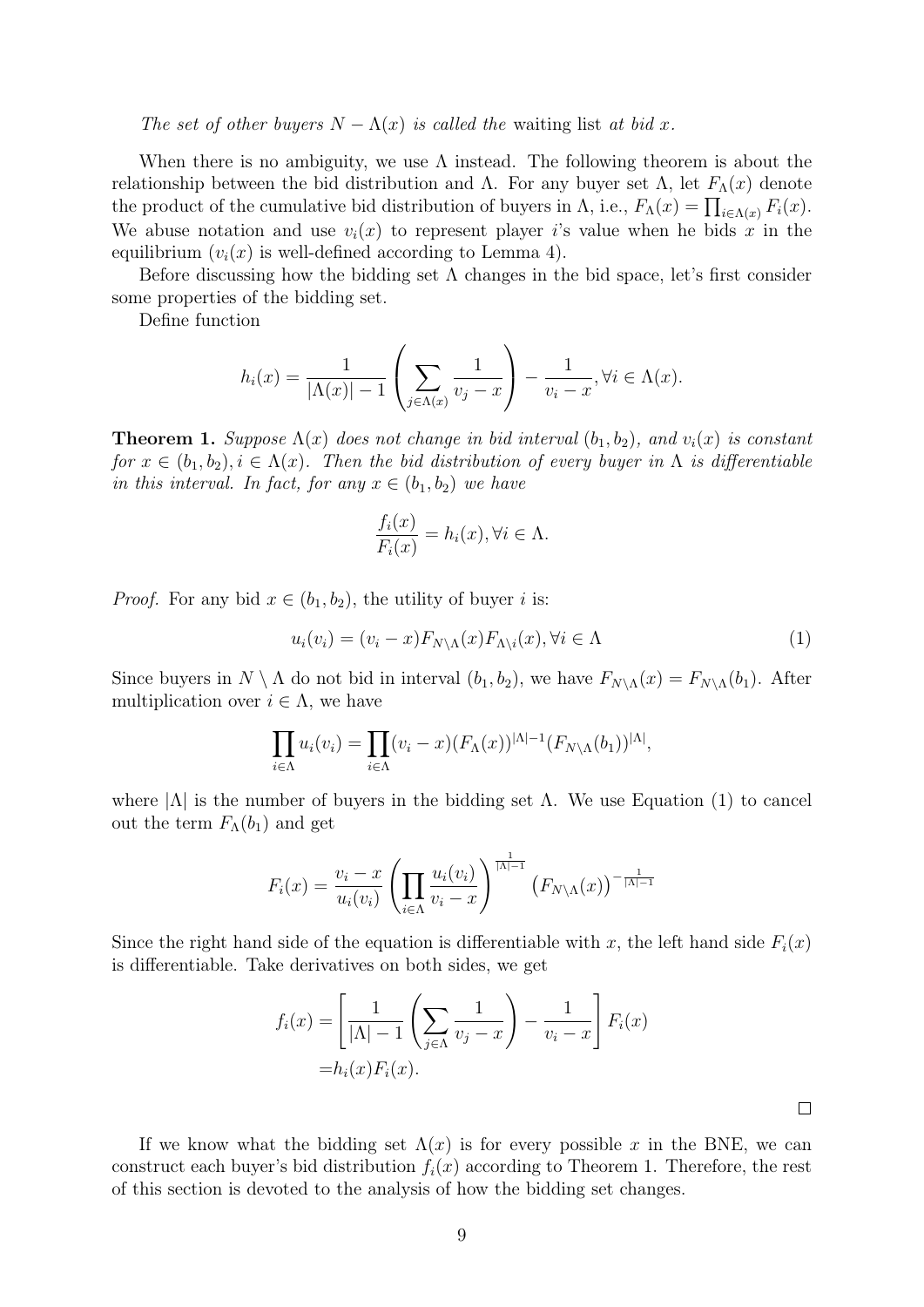Now we discuss the basic component  $S_i(v_i^j)$  $i$ ). When buyers' values are continuous, it is known that the support of the bidding strategy is connected for every buyer[\[14\]](#page-22-7). This result no longer holds in the discrete value setting. In Example [3,](#page-5-0) Buyer 3's possible bids have two connected parts. However, we can prove a weaker version of this structural result.

<span id="page-9-0"></span>Theorem 2.  $S_i(v_i^j)$  $i_j$ ) is an interval when  $v_i^j \geq \underline{b}$ .

We defer the proof to Appendix [A.](#page-24-0)

Remark 1. In Example [3,](#page-5-0) ties happen with zero probability when the winning bid is greater than b, but with strict positive probability when the winning bid is b. Buyer 1 with value 2 bids 2 and Buyer 3 with value 3 is also likely to bid 2. By Assumption [1,](#page-4-2) Buyer 3 is the winner since he has a greater value. Actually, Assumption [1](#page-4-2) is only used in dealing with the best response issue when players tie at the smallest winning bid b. Suppose the unique BNE under this assumption is  $\mathcal{E}$ . We can create an approximate BNE with  $\epsilon$ -BNE  $\mathcal{E}'$  which does not need the tie-breaking assumption, i.e., the highest bid are resolved randomly. The only change is that when a player is supposed to bid b in  $\mathcal E$  and this playerâ $\breve A\breve Z$ s value is larger than <u>b</u>, we let this player bid  $\underline b + \epsilon$  in  $\mathcal E'$  instead. Therefore, the tie-breaking rule can be viewed as a way of obtaining an approximate BNE. Once the output of the algorithm is obtained, it is still an approximate BNE even without the tie-breaking rule.

## 4.1 Change points of the bidding set

In this section, we consider some properties of the bidding set at its change points. These results are helpful for computing these change points.

**Definition 2.** When bidding set changes at x, we use  $\Lambda^+(x)$  and  $\Lambda^-(x)$  to denote the buyers who bid in the upper neighborhood and lower neighborhood around  $x$ , i.e.,

$$
\Lambda^+(x) = \{i \mid \exists \epsilon > 0, (x, x + \epsilon) \subseteq S_i\},\
$$

$$
\Lambda^-(x) = \{i \mid \exists \epsilon > 0, (x - \epsilon, x) \subseteq S_i\}.
$$

Example 4. In Figure [2,](#page-6-0)  $\Lambda(8.5) = \{1,3\}$ ,  $\Lambda^+(6) = \{1,2,4\}$  and  $\Lambda^-(6) = \{1,2,3\}$ . The *waiting list at*  $x = 8.5$  *is*  $\{2, 4\}.$ 

Clearly, when a bidding interval  $S_i(v_i^j)$  $\lambda_i^j$ ) starts or ends at a certain bid x,  $\Lambda(x)$  changes. Therefore, to characterize how the bidding set changes, it suffices to determine when a bid interval  $S_i(v_i^j)$  $i$ ) starts and ends, or equivalently, when a buyer enters the bidding set from the waiting list and vice verse. Our method falls in the backward-shooting category, thus we compute the buyers' bidding strategy from the largest winning bid all the way down.

**Definition 3.** We say a buyer enters the bidding set with value  $v_i$  at bid x if  $x =$ max  $S_i(v_i)$ . Similarly, we say a buyer leaves the bidding set if  $x = \min S_i(v_i)$ .

**Remark 2.** Notice that entering the bidding set with value  $v_i$  is different from:

$$
i \notin \Lambda^+(x)
$$
, and  $i \in \Lambda^-(x)$ .

The reason is that it is possible for the buyer to leave the bidding set with another value  $v_i'$  and enters immediately at the same point, but with a different value  $v_i$ . In this case, the buyer is always in the bidding set around  $x$ , but his value changes.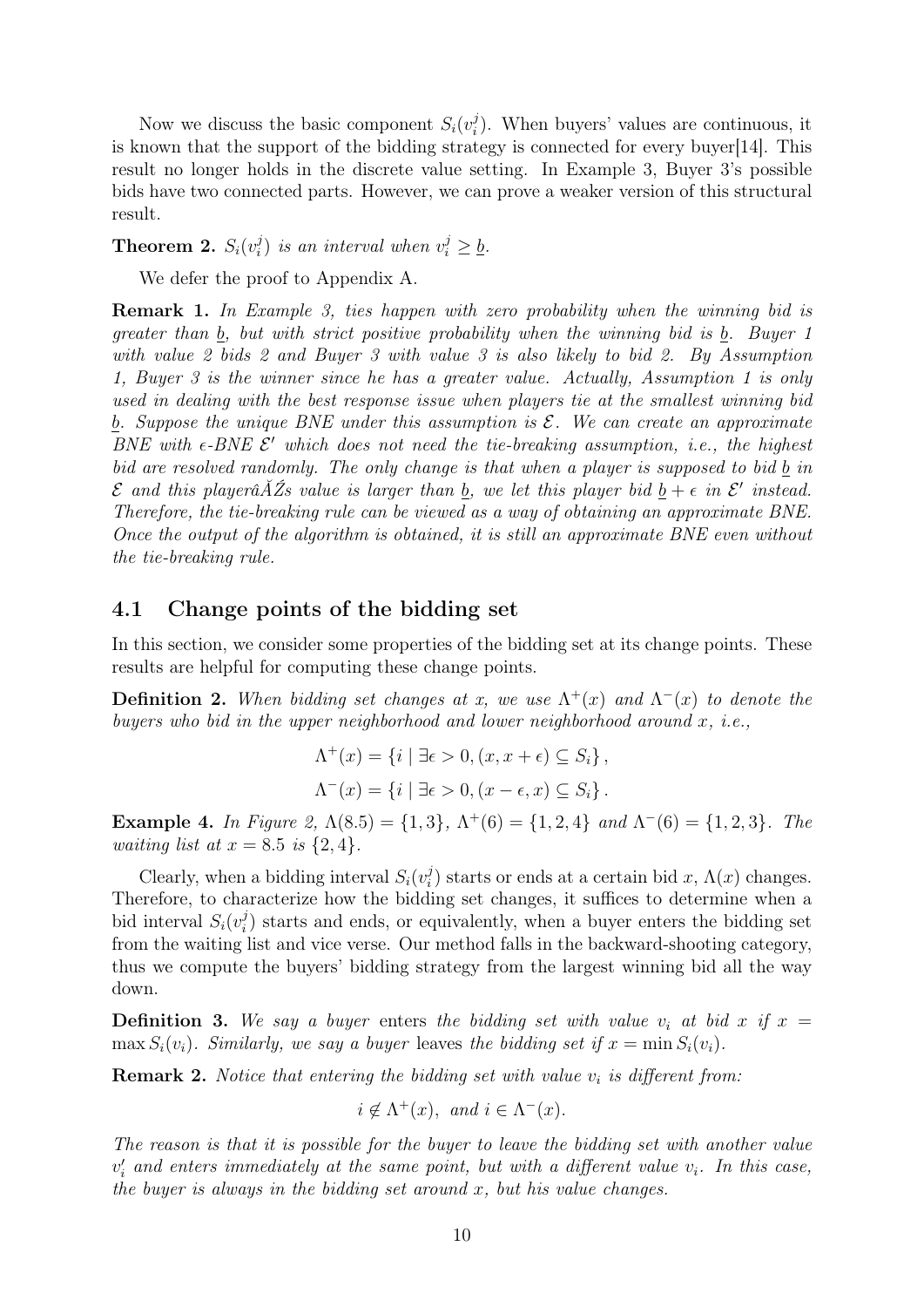## 4.2 When to enter the bidding set

The following lemma gives an important property at the point where a buyer enters the bidding set.

<span id="page-10-2"></span>**Lemma 5.** If buyer i with value  $v_i$  enters the bidding set at point b, then we have

$$
\frac{1}{|\Lambda^+(b)|-1}\sum_{j\in\Lambda^+(b)}\frac{1}{v_j-x}\leq\frac{1}{v_i-x}, \forall x\in(b,b+\epsilon),
$$
  

$$
\frac{1}{|\Lambda^-(b)|-1}\sum_{j\in\Lambda^-(b)}\frac{1}{v_j-x}\geq\frac{1}{v_i-x}.\forall x\in(b-\epsilon,b).
$$

*Proof.* The first inequality is because buyer i has no incentive to bid  $b + \epsilon$  instead of b. The second inequality is because of Theorem [1.](#page-8-1)  $\Box$ 

To determine the exact entering point, we introduce  $\phi^*(x)$ .

**Definition 4.** Given the bid x, define virtual value  $\phi^*(x)$  that satisfies the function:

$$
\frac{1}{|\Lambda(x)| - 1} \sum_{i \in \Lambda(x)} \frac{1}{v_i - x} = \frac{1}{\phi^*(x) - x}
$$

The definition of  $\phi^*(x)$  is based on  $\Lambda(x)$ . When  $\Lambda(x)$  changes,  $\phi^*(x)$  also changes as a consequence.

<span id="page-10-1"></span>**Theorem 3.**  $\phi^*(x)$  strictly decreases with respect to x.

The following theorem determines when should a buyer enter the bidding set.

<span id="page-10-0"></span>**Theorem 4.** Suppose buyer i has the largest unconsumed value  $v_i$  in the waiting list, he will enter the bidding set immediately when either one of the following two conditions is satisfied.

- $|\Lambda| \leq 1$  and  $v_i > x$ ;
- $\bullet$   $\frac{1}{v_i-x} \leq \frac{1}{|\Lambda|}$  $\frac{1}{|\Lambda|-1}\sum_{i\in\Lambda}$ 1  $\frac{1}{v_j(x)-x}$  (or equivalently  $h_i(x) \geq 0$ ) and  $v_i > x$ .

**Example 5.** Consider bid 6 in Example [3](#page-5-0) and Figure [2.](#page-6-0) Bidding set  $\Lambda^+(6)$  is  $\{1,2,4\}$ , with corresponding values 20, 14, and 12. all buyers in  $\Lambda^+(6)$  have consumed the probability of their current value at bid 6, and they all leave the bidding set. Thus the bidding set becomes empty and the waiting list contains all buyers. Buyer 2 has the largest unconsumed value 13 in the waiting list. Since there is no buyer in the bidding set, according to Theorem [4,](#page-10-0) buyer 2 enters the bidding set.

Next, buyer 1 has the largest unconsumed value in the waiting list. Since there is only one buyer (buyer 2) in the bidding set, according to Theorem [4,](#page-10-0) he also enters the bidding set.

Then, buyer 3 and 4 are in the waiting list with values 9 and 1. Now the first condition in Theorem [4](#page-10-0) cannot be satisfied since the current bidding set already contains two buyers. For buyer 3, we have  $1/(9-6) \le 1/(10-6) + 1(13-6)$ , satisfying the second condition. Therefore, buyer 3 also enters the bidding set. However, buyer 4 has value 1 which is smaller than the current bid, so buyer  $\ddot{A}$  is not eligible to enter the bidding set. After the update, we have  $\Lambda^{-}(6) = \{1, 2, 3\}.$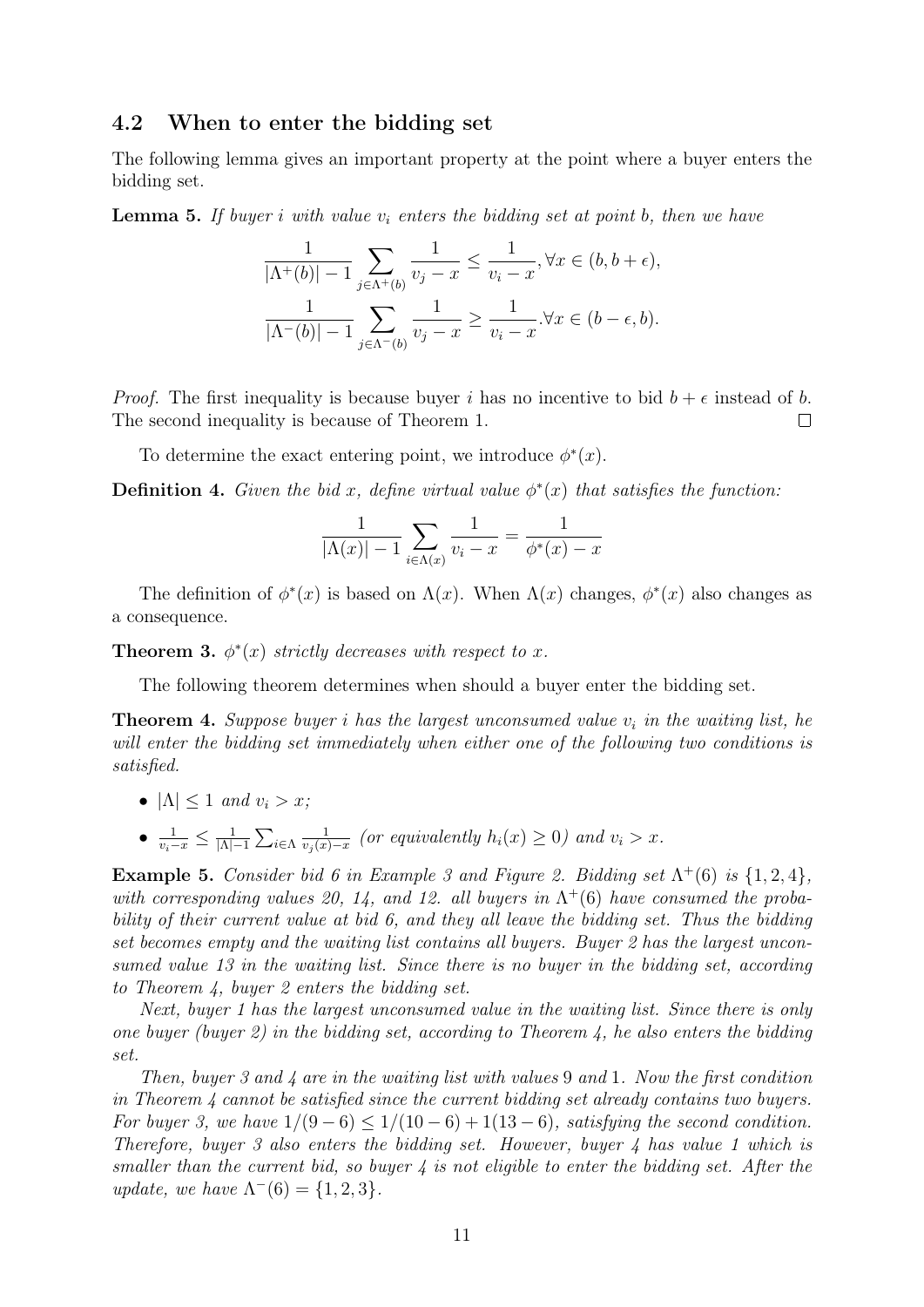### 4.3 When to exit the bidding set

The probability of a buyer's value being  $v_i$  should equal the probability that he bids in the interval  $S_i(v_i)$ . By Theorem [2,](#page-9-0) the bid set  $S_i(v_i)$  of a specific value  $v_i$  is a connected interval. Therefore, once we know the maximum bid in  $S_i(v_i)$ , we can compute his bid distribution all the way down (according to Theorem [1\)](#page-8-1) until the bid distribution consumes all the corresponding value probability.

<span id="page-11-3"></span>**Theorem 5.** Buyer i with value  $v_i^k$  leaves the bidding set at x when the cumulative probability of bidding set equals to the probability of the value, i.e.,  $F_i\left(\max S_i(v_i^k)\right)$  $F_i(x) = G_i(v_i^k) - G_i(v_i^{k-1})$  $i^{k-1}$ ).

**Example 6.** Consider Example [3](#page-5-0) and Figure [2,](#page-6-0)  $S_1(20)$  begins at bid 9 and consumes the probability of value 20 at bid 6. The probability that buyer 1 bids in  $S_1(20)$  is

$$
F_1(9) - F_1(6) = \frac{11}{20 - 9} - \frac{77}{48} \sqrt{\frac{10 - 6}{(9 - 6)(13 - 6)}} = 1 - \frac{11}{24} \sqrt{\frac{7}{3}},
$$

which equals the probability of value 20.

### 4.4 Monotonicity of entering and exiting points

Now we present some monotonicity results in the discrete setting. These results are similar to the continuous case, but with different proofs.

For convenience, we define

$$
p_i^j = \ln G_i(v_i^j) - \ln G_i(v_i^{j-1}), \forall i = 1, \dots, n, j = 2, \dots, i_k.
$$

So  $\{p_i^j\}$  $\{e_i\}_{i=1,\ldots,n,j=2,\ldots,i_k}$  uniquely determines the value distribution G. When there is no ambiguity, we use  $\{p_i^j\}$  $\mathcal{E}(\bar{b}, \{p_i^j\})$  for simplicity. We use  $\mathcal{E}(\bar{b}, \{p_i^j\})$  $\binom{1}{i}$  to denote the set of bidding intervals given by Algorithm [2](#page-7-1) with a guessed largest bid  $\bar{b}$  and distribution G.

<span id="page-11-0"></span>**Theorem 6.** The extreme points of every bid interval in  $\mathcal{E}(\bar{b}, \{p_i^j\})$  $\{\vec{i}\}\}$  is monotone in  $\bar{b}$ .

The proof is different from the continuous distribution. We prove it by analyzing the algorithm directly.

## <span id="page-11-2"></span>**Corollary 1.** The position  $\underline{b}(\bar{b})$  where Algorithm [2](#page-7-1) stops is strictly monotone in  $\bar{b}$ .

It is possible that some bid intervals remain at the same positions. But the position where the algorithm stops increases strictly. Consider Example [3](#page-5-0) and Figure [3,](#page-12-0) the end point in  $\mathcal{E}(8.5, \{p_i^j\})$  $\{\vec{z}_i^j\}$ ) is 0.35 and the end point in  $\mathcal{E}(9.5, \{p_i^j\})$  $\{i\}$ ) is 3.76.

Next we prove the continuity of the extreme points of each bid interval when the guess  $\bar{b}$  changes.

<span id="page-11-1"></span>Theorem 7. The limit of each bid interval constructed by Algorithm [2](#page-7-1) with the largest winning bid approaching to  $\bar{b}^1$ , is same as the bid interval constructed with the largest winning bid  $\bar{b}^1$ .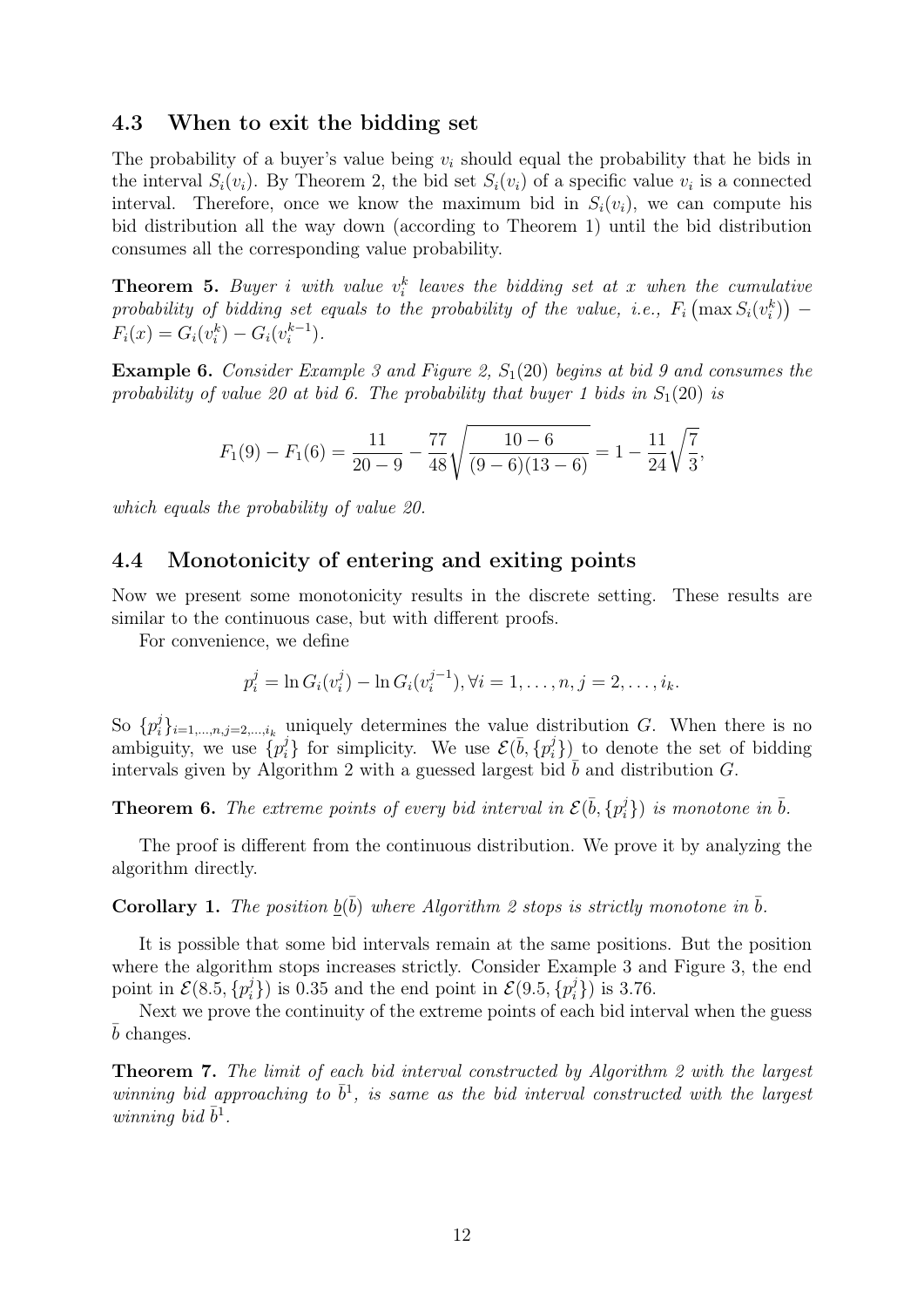<span id="page-12-0"></span>

Figure 3: Monotonicity of  $\underline{b}(\overline{b})$ . In the left part, the guess is  $\overline{b} = 8.5$  and the algorithm stops at  $\underline{b}(\bar{b}) = 0.35$ . In the right part, the guess is  $\bar{b} = 9.5$ , and the algorithm stops at  $\overline{b}(\overline{b}) = 3.76.$ 

## <span id="page-12-2"></span>5 Existence and uniqueness of the BNE

## 5.1 Existence

In Algorithm [2,](#page-7-1) if the point  $\underline{b}(\overline{b})$  where the algorithm terminates does not match the actual smallest winning bid  $b$ , the bidding strategies we get do not form a BNE. But we show that if it does match  $\underline{b}$ , then the corresponding strategies do form a BNE.

<span id="page-12-1"></span>**Lemma 6.** If  $\underline{b}(\bar{b})$  matches the smallest winning bid  $\underline{b}$ , the bidding strategies given by Algorithm [2](#page-7-1) is indeed a BNE.

Theorem 8. A Bayesian Nash Equilibrium always exists when buyers have discrete value distributions.

*Proof.* If we guess  $\bar{b} = \max v_i^j$  $\hat{p}_i^j$ , the  $\underline{b}(\bar{b})$  given by Algorithm [2](#page-7-1) would be max  $v_i^j$  $b_i^j$ . And if we guess  $\bar{b} = \min v_i^j$ <sup>j</sup>, the corresponding  $\underline{b}(\overline{b})$  given by Algorithm [2](#page-7-1) would be smaller than <u>b</u>. By Theorem [7,](#page-11-1) there always exists a  $\bar{b}^*$  such that the  $\underline{b}(\bar{b}^*) = \underline{b}$ . According to Lemma [6,](#page-12-1) the guess  $\bar{b}^*$  indeed gives a BNE.  $\Box$ 

Previous studies use Nash's Theorem to prove the existence of the BNE in the discrete value case. They first prove the existence in the setting where the bid space is restricted to a set of finite discrete bids. Then the existence in the continuous bid space is proved by taking the limit of the equilibrium in the restricted bid space setting. However, how to find a Bayesian Nash equilibrium is previously unknown.

Maskin and Riley [\[20\]](#page-22-6) also propose a forward shooting method to compute the equilibrium. They construct the BNE from the smallest winning bid. Under some conditions, they give the solution to the ordinary differential equations around the smallest winning bid. However, this method does not work for the discrete value setting. Because unlike the continuous value setting where the bidding set contains all buyers, in the discrete value setting, the bidding set at the smallest winning bid is unknown in the beginning.

Following Algorithm [2,](#page-7-1) it is easy to see that for two buyers with identical value distributions, they must enter and leave the bidding set exactly at the same points.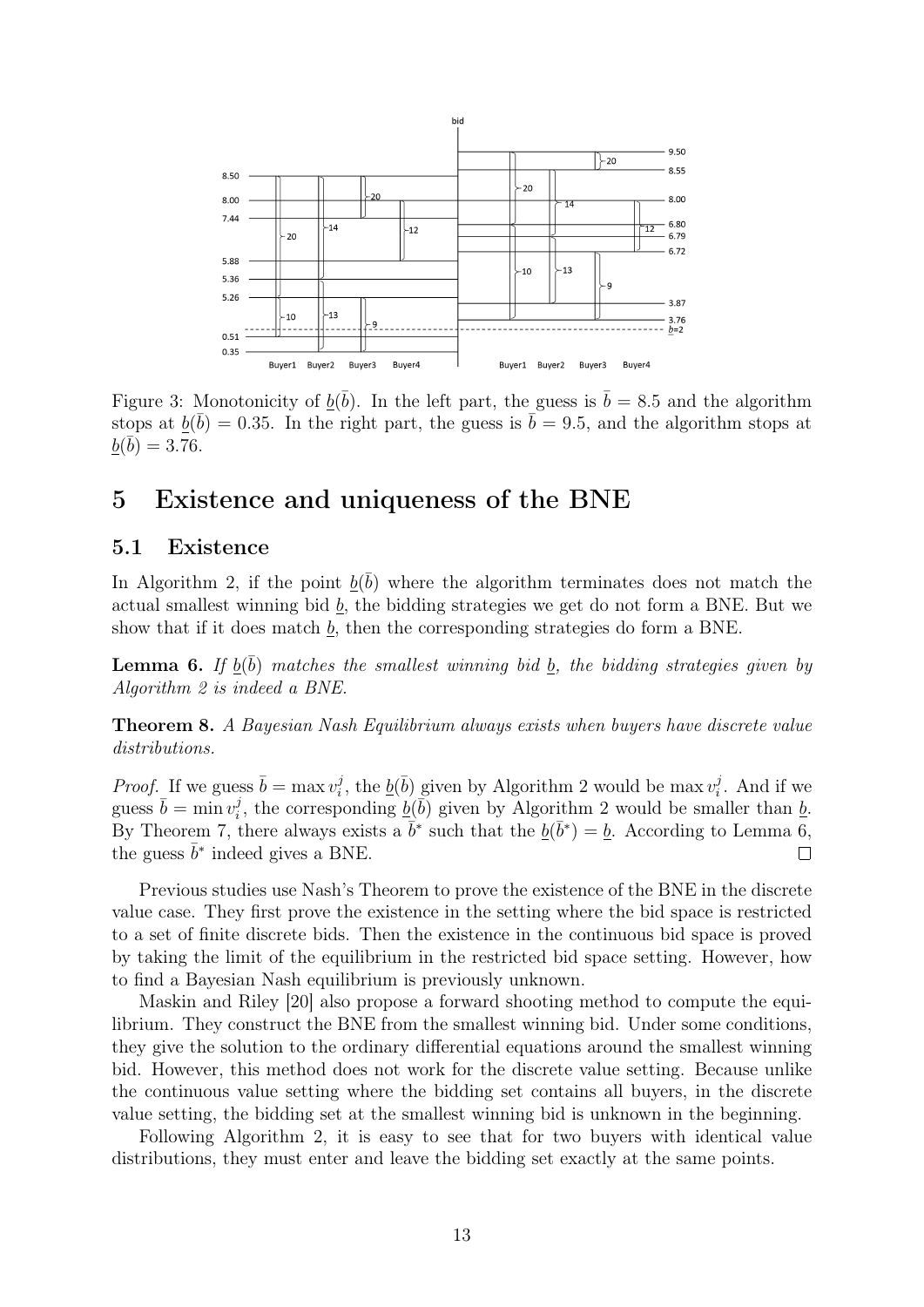Corollary 2. Buyers with identical value distributions have identical bidding strategies in the BNE. Furthermore, if all buyers have identical value distributions, i.e. symmetric distributions, the Bayesian Nash equilibrium is also symmetric.

### 5.2 Uniqueness

According to the monotonicity of  $\underline{b}(\overline{b})$ , we can check whether the guessed bid is too high or too low. Corollary [1](#page-11-2) implies that only one guess of the largest winning bid  $\bar{b}$  can possibly equate the corresponding  $\underline{b}(\overline{b})$  and the actual smallest winning bid  $\underline{b}$ .

<span id="page-13-0"></span>Theorem 9. There exists a unique Bayesian Nash equilibrium when buyers have discrete value distributions.

Remark 3. By uniqueness, we mean the equilibrium above the smallest winning bid is unique. In Example [3,](#page-5-0) we can change buyer 2's bids below 2 to any other bids below 2, and still get an equilibrium. But we only focus on the structure above the smallest winning bid.

In the continuous distribution case, in order to prove the uniqueness result, Lebrun [\[16\]](#page-22-2) relies on the assumption that the distribution is strictly log-concave  $(f_i/F_i)$  is strictly decreasing) at the highest lower extremity of the supports, i.e.,  $v_1^1$  in our example. Briefly speaking, he uses this assumption to handle the case where some buyers always give bids that is larger than  $\underline{b}$ . However, in the discrete setting, according to our results, we do not need to deal with such cases.

Furthermore, our algorithm does not have the sensitivity issue that are difficult to address in continuous algorithms.

## 6 Experiments

## 6.1 Implementation

Algorithm [1](#page-7-0) computes the BNE of the first-price auction by repeatedly guessing the largest winning bid  $b$ . According to Theorem [1,](#page-8-1) the change points of the bidding set completely determines the buyers' bidding strategies in the BNE. And given a guess  $b$ , we compute the change points of the bidding set  $\Lambda(x)$  using Algorithm [2.](#page-7-1)

Given a guess of the largest winning bid  $\bar{b}$ , we need to first determine the initial bidding set (line 2 in Algorithm [2\)](#page-7-1). This can be easily done by setting the initial bidding set  $\Lambda(b) = \emptyset$ , and then adding buyers to  $\Lambda(b)$  according to Theorem [4.](#page-10-0)

In Algorithm [1,](#page-7-0) different guesses of the highest winning bid may result in different bidding strategies of the buyers. However, only the correct guess of the largest winning bid will produce the actual BNE. Since  $\underline{b}(\overline{b})$  is monotone in  $\overline{b}$ , we can compare  $\underline{b}(\overline{b})$  with the actual smallest winning bid given by Lemma [1](#page-4-3) to check whether the guess is too high or too low, and shorten the interval where the actual highest winning bid can lie.

#### 6.1.1 Predicting the change points of the bidding set

Given a guess of the largest winning bid  $\bar{b}$ , our algorithm computes the bidding strategies all the way down from  $\bar{b}$  to  $\underline{b}(\bar{b})$ . A naive way to compute how the bidding set changes is to decrease the bid gradually and see whether any buyer would leave or enter the bidding set. However, we can accelerate this process by predicting the next change point directly.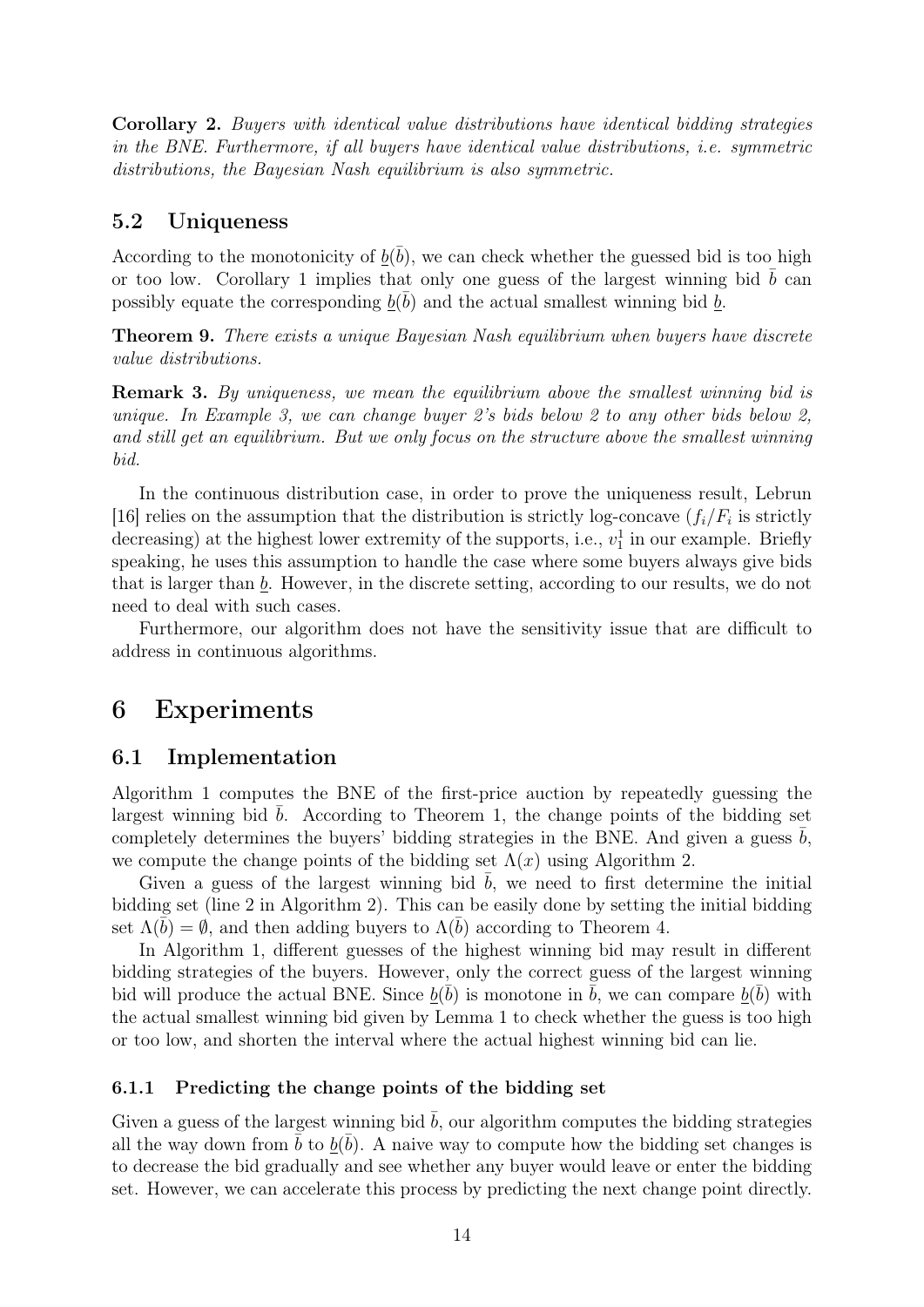Suppose the current change point is  $b$  and we want to predict the next change point  $b' < b$ . Assume that the bidding set changes at b' because of buyer  $i<sup>4</sup>$  $i<sup>4</sup>$  $i<sup>4</sup>$ . There are two possibilities:

- buyer *i* enters the bidding set with value  $v_i^j$  $\frac{j}{i}$
- buyer *i* leaves the bidding set with value  $v_i^j$  $\frac{j}{i}$  .

For the first possibility, the two conditions in Theorem [4](#page-10-0) are satisfied at point  $b'$ . Therefore, we must have

<span id="page-14-1"></span>
$$
v_i^j \ge b' \text{ and } h_i(b') \ge 0. \tag{2}
$$

By assumption, the bidding set  $\Lambda$  does not change in the interval  $(b', b)$ . Thus  $h_i(x)$ can be easily computed in this interval and we can easily find the largest solution  $b'$  to the above inequalities.

It is worth mentioning that it can be sometimes problematic when solving equation  $h_i(x) = 0$ , since it involves division operations. However, this can be easily overcome by solving the following polynomial and discarding inappropriate solutions:

$$
0 = \left[ (v_i - x) \prod_{j \in \Lambda} (v_j - x) \right] h_i(x) = \frac{v_i - x}{|\Lambda| - 1} \sum_{j \in \Lambda} \prod_{k \in \Lambda \setminus \{j\}} (v_k - x) - \prod_{j \in \Lambda} (v_j - x). \tag{3}
$$

For the second possibility, we need to check when the probability of  $v_i^j$  will be consumed completely. Let  $\alpha$  be the remaining probability of  $v_i^j$  $a_i^j$  at point b:

<span id="page-14-3"></span>
$$
\alpha = F_i(b) - G_i(v_i^{j-1}).
$$

By Theorem [1,](#page-8-1) we have

$$
\frac{\mathrm{d}\ln F_i(x)}{\mathrm{d}x} = h_i(x).
$$

Define

$$
H_i(x) = \ln(v_i - x) - \frac{1}{|\Lambda(x)| - 1} \sum_{j \in \Lambda} \ln(v_i - x).
$$

It's easy to see that  $H_i'(x) = h_i(x)$ . Therefore, to compute the leaving point of buyer i, we need to solve

$$
\int_{b'}^{b} d\ln F_i(x) = \int_{b'}^{b} h_i(x) dx = \int_{b'}^{b} d\ln H_i(x).
$$

Or equivalently,

$$
\ln F_i(b) - \ln(F_i(b) - \alpha) = \ln F_i(b) - \ln G_i(v_i^{j-1}) = H_i(b) - H_i(b'). \tag{4}
$$

In fact, every buyer could cause the bidding set to change. Thus, to compute the actual next change point, we need to enumerate all possibilities, i.e., for each buyer  $i$ , assume the bidding set changes due to this buyer and compute the change point  $b_i'$ . And the actual change point is the largest among them:

<span id="page-14-2"></span>
$$
b' = \max_i \{b'_i\}.
$$

<span id="page-14-0"></span><sup>&</sup>lt;sup>4</sup>It is possible that the bidding set changes because of multiple buyers. However, the analysis still applies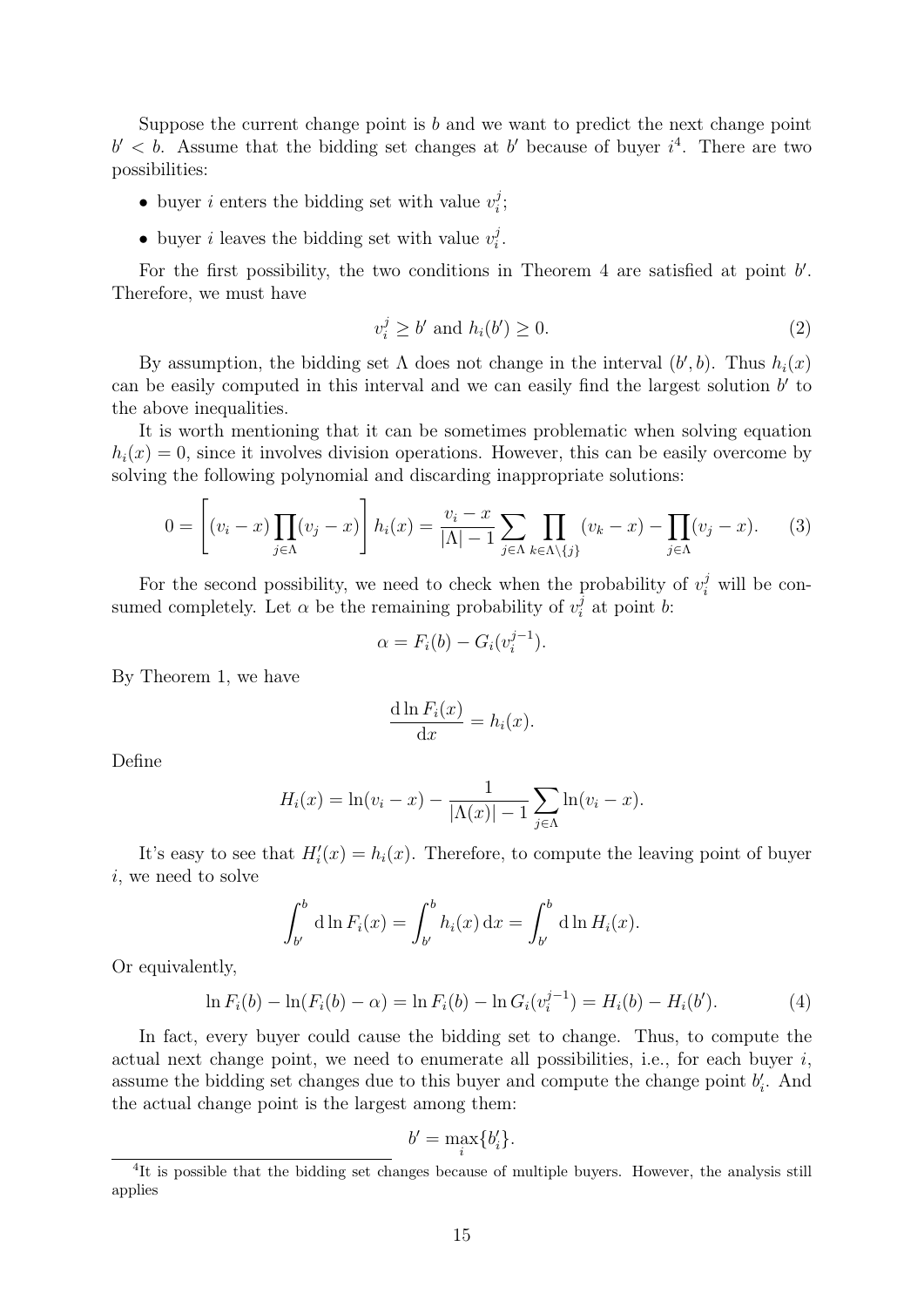### 6.1.2 Updating the bidding set

After predicting the next change point  $b'$  and the corresponding buyer  $i$ , we need to update the bidding set  $\Lambda(b')$ . Of course, buyer i should be removed from or added to the bidding set accordingly. But it is also possible that other buyer may enter or leave the bidding set as well, since the bidding set has changed.

According to Theorem [5,](#page-11-3) if a buyer is already in the bidding set, he will only leave when the corresponding value has been consumed. Therefore, at point  $b'$ , any buyer in  $\Lambda$ with unconsumed value will not leave  $\Lambda$  no matter how  $\Lambda$  changes. So if we remove all buyers whose values are consumed at  $b'$ , we can guarantee that all the remaining buyers in  $\Lambda$  will still be in  $\Lambda$  after the update.

The next step is to add the buyers in the waiting list to the bidding set. Suppose buyer  $j$  is the buyer with the largest unconsumed value in the waiting list. According to Theorem [4,](#page-10-0) we can check whether buyer  $j$  will enter the bidding set or not. There are two cases:

- 1. If buyer  $j$  enters the bidding set, then we have new buyer with the largest unconsumed value, and we can repeat this process until the buyer with the largest unconsumed value does not enter the bidding set, which becomes the next case;
- 2. If buyer j does not enter the bidding set, then all the other buyers in the waiting list does not enter, either. This can be easily proved using Theorem [4](#page-10-0) by contradiction.

Therefore, in Algorithm [2,](#page-7-1) when updating the bidding set, we first remove buyers from it and then add buyers from the waiting list.

### 6.1.3 Complexity of Algorithm [1](#page-7-0)

We first consider the complexity of Algorithm [2,](#page-7-1) since it is used as sub-routine in Algorithm [1.](#page-7-0) We have efficient algorithms to solve Equation [\(2\)](#page-14-1) and [\(4\)](#page-14-2), since Equation [\(2\)](#page-14-1) is equivalent to a polynomial (Equation  $(3)$ ), and Equation  $(4)$  is a root finding problem for a monotone functions. For ease of presentation, we regard solving Equation [\(3\)](#page-14-3) or Equation [\(4\)](#page-14-2) as one operation.

Let  $m = \sum_i d_i$  be the total number of discrete values. Then we have

#### <span id="page-15-0"></span>Lemma 7. Algorithm [2](#page-7-1) requires at most 2mn operations.

Proof. Each buyer with each possible value at most changes the bidding set twice (the entering point and the leaving point). So there are at most  $2m$  change points. For each change point, the algorithm solves at most  $n$  equations, either in the form of Equation  $(3)$  or Equation  $(4)$ .  $\Box$ 

**Theorem 10.** Let  $L = \max\{\cup_{i \in N} \text{supp}(G_i)\}\$ . Suppose we use  $UB - LB < \epsilon$  as the exit condition. Then Algorithm [1](#page-7-0) requires  $O(mn \log(L/\epsilon))$  operations.

*Proof.* Algorithm [2](#page-7-1) requires  $O(mn)$  operations according to Lemma [7.](#page-15-0) Algorithm [1](#page-7-0) does a binary search in the interval  $(0, L)$ , which requires  $O(\log(L/\epsilon))$  runs of Algorithm [2.](#page-7-1)  $\Box$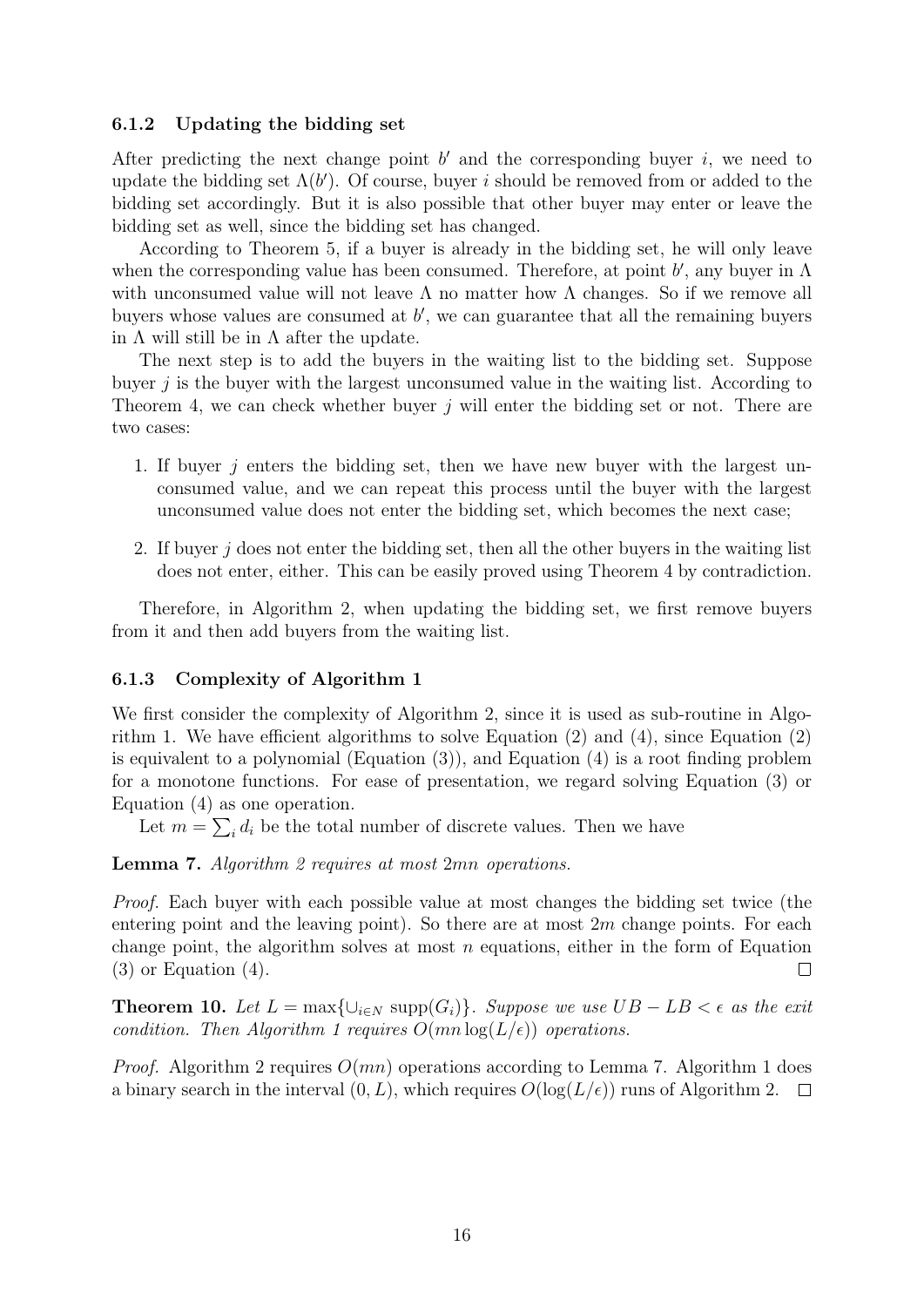### 6.2 Experiment results

### 6.2.1 Accuracy comparison between continuous algorithms and our algorithm

When buyers have discrete value distributions, one natural way of computing the BNE is to approximate the discrete value distribution with a continuous one. Of course, there are infinitely many ways of approximation. Our choice is to replace a discrete value with a "triangle" probability density centered at that value, and cover the interval  $[v_i^1, v_i^{d_i}]$  with a small uniform distribution. Formally,

$$
f_i(t) = \begin{cases} \left[\frac{p_i^d}{w^2}(t - v_i^d + w)\right](1 - \epsilon) + \epsilon \cdot u_i & \exists d, t \in [v_i^d - w, v_i^d] \\ \left[-\frac{p_i^d}{w^2}(t - v_i^d - w)\right](1 - \epsilon) + \epsilon \cdot u_i & \exists d, t \in [v_i^d, v_i^d + w] \\ 0 & t < v_i^1 - w \text{ or } t > v_i^{d_i} + w \\ \epsilon \cdot u_i & \text{otherwise} \end{cases},
$$
\n
$$
i = \frac{1}{v_i^{d_i} - v_i^1 + 2w}.
$$

where  $u$  $v_i^{u_i} - v_i^1 + 2w_i^1$ 

For simplicity, we assume that for all i and d,  $|v_i^{d+1} - v_i^d| > 2w$  and  $w < v_i^d < 1 - w$ . Note that although we stick to this approximation throughout this section, our analysis also applies to other possible ways of approximation.

We implemented the continuous backward-shooting algorithm using the characterization by Maskin and Riley [\[19\]](#page-22-5):

<span id="page-16-0"></span>
$$
\frac{dt_i(b)}{db} = \frac{F_i(t_i(b))}{f_i(t_i(b))} \left[ \left( \frac{1}{n-1} \sum_{j=1}^n \frac{1}{t_j(b) - b} \right) - \frac{1}{t_i(b) - b} \right], \forall i \in [n]
$$
(5)

#### ALGORITHM 3: The continuous backward-shooting algorithm

**Input:** step s, max winning bid guess  $\overline{b}$ Output: the min winning bid  $1 \;\; b \leftarrow \bar{b}, t_i \leftarrow 1;$ 2 while  $t_i > b, \forall i \in [n]$  do  $3 \mid \text{for } i \in [n] \text{ do}$ 4 \compute  $t_i'(b)$  according to Equation [\(5\)](#page-16-0);  $\mathbf{5}$   $\Big|$   $t_i \leftarrow t_i - t'_i(b) \cdot s;$ 6 end  $\mathbf{7}$  |  $b \leftarrow b - s$ ; 8 end 9 return b;

<span id="page-16-1"></span>Using a smaller step size s could significantly increase the number of loops inside Algorithm [3.](#page-16-1) However, using a smaller s could also make the computation result more accurate. Also, when  $t_i \notin \bigcup_{i,d} [v_i^d - w, v_i^d + w],$  i.e.,  $f_i(t_i) = \epsilon$ , the ratio  $\frac{F_i(t_i)}{f_i(t_i)}$  could be very large. Therefore, using a relatively large  $s$  could lead to a sudden decrease of  $t_i$ , causing the program to skip other  $v_i^d$ 's in between.

The above problem can be avoided by carefully tuning the parameter s. However, the possible large values of  $\frac{F_i(t_i)}{f_i(t_i)}$  can also cause other problems that may not have easy solutions: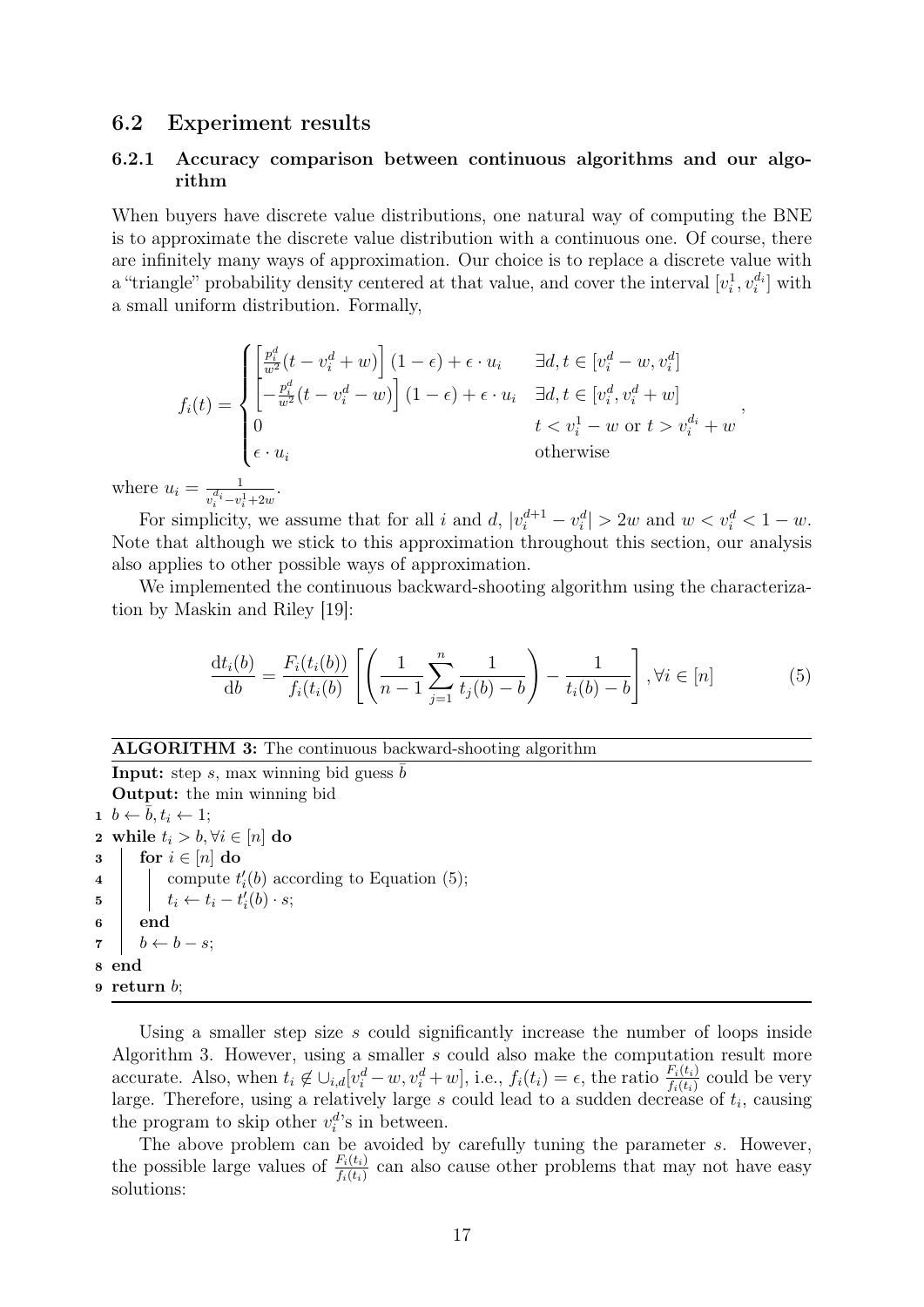- 1. a large  $\frac{F_i(t_i)}{f_i(t_i)}$  leads to a large  $t'_i(b)$ , meaning that  $t(b)$  decreases much faster than b. This problem could cause the program to terminate early if  $t(b)$  becomes smaller than b.
- 2. in the next loop,  $t'_{i}(b)$  can be negative and  $t_{i}$  will oscillate as a result (see Figure [5\)](#page-18-0).

To understand the first problem, consider the following example:

Example 7. Consider the case where there are 6 buyers. Their value distributions are as follows:

$$
(v_1^1, v_1^2, v_1^3) = (0.08, 0.2, 0.8), (p_1^1, p_1^2, p_1^3) = (0.2, 0.76, 0.04),(v_2^1, v_2^2, v_2^3) = (0.09, 0.3, 0.9), (p_2^1, p_2^2, p_2^3) = (0.3, 0.36, 0.34),(v_3^1, v_3^2, v_3^3) = (0.07, 0.12, 0.7), (p_3^1, p_3^2, p_3^3) = (0.3, 0.36, 0.34),(v_4^1, v_4^2, v_4^3) = (0.07, 0.12, 0.7), (p_4^1, p_4^2, p_4^3) = (0.3, 0.36, 0.34),(v_5^1, v_5^2, v_5^3) = (0.07, 0.12, 0.7), (p_5^1, p_5^2, p_5^3) = (0.2, 0.15, 0.65),(v_6^1, v_6^2, v_6^3) = (0.04, 0.12, 0.8), (p_6^1, p_6^2, p_6^3) = (0.2, 0.15, 0.65).
$$

<span id="page-17-0"></span>

Figure 4

Figure [4](#page-17-0) shows the bidding strategy of Buyer 5 in the above example. The minimum winning bid computed by the continuous algorithm is about 0.12, while the actual minimum winning bid is 0.08, indicating that Algorithm [3](#page-16-1) terminates early. The reason is that during the execution of Algorithm [3,](#page-16-1) when b is near 0.12,  $t_2$  is near 0.25, but  $t_2$  is over 1500. This means that a slight decrease in b could lead to a significant drop in  $t_2$ , making  $t_2 < b$  and terminating the algorithm.

To understand the second problem, consider the case where  $t_i$  is close to b in the BNE for some *b*. Then  $t'_{i}$  will very likely to be negative according to Equation [\(5\)](#page-16-0), and it is not clear how we could avoid such problems since the computation of  $t_i$  is independent of s.

Example 8. Consider the case where there are 3 buyers. Their value distributions are as follows:

$$
(v_1^1, v_1^2, v_1^3) = (0.1, 0.2, 0.25), (p_1^1, p_1^2, p_1^3) = (0.25, 0.25, 0.5),(v_2^1, v_2^2, v_2^3) = (0.1, 0.2, 0.25), (p_2^1, p_2^2, p_2^3) = (0.05, 0.45, 0.5),(v_3^1, v_3^2, v_3^3) = (0.1, 0.2, 0.25), (p_3^1, p_3^2, p_3^3) = (0.05, 0.45, 0.5).
$$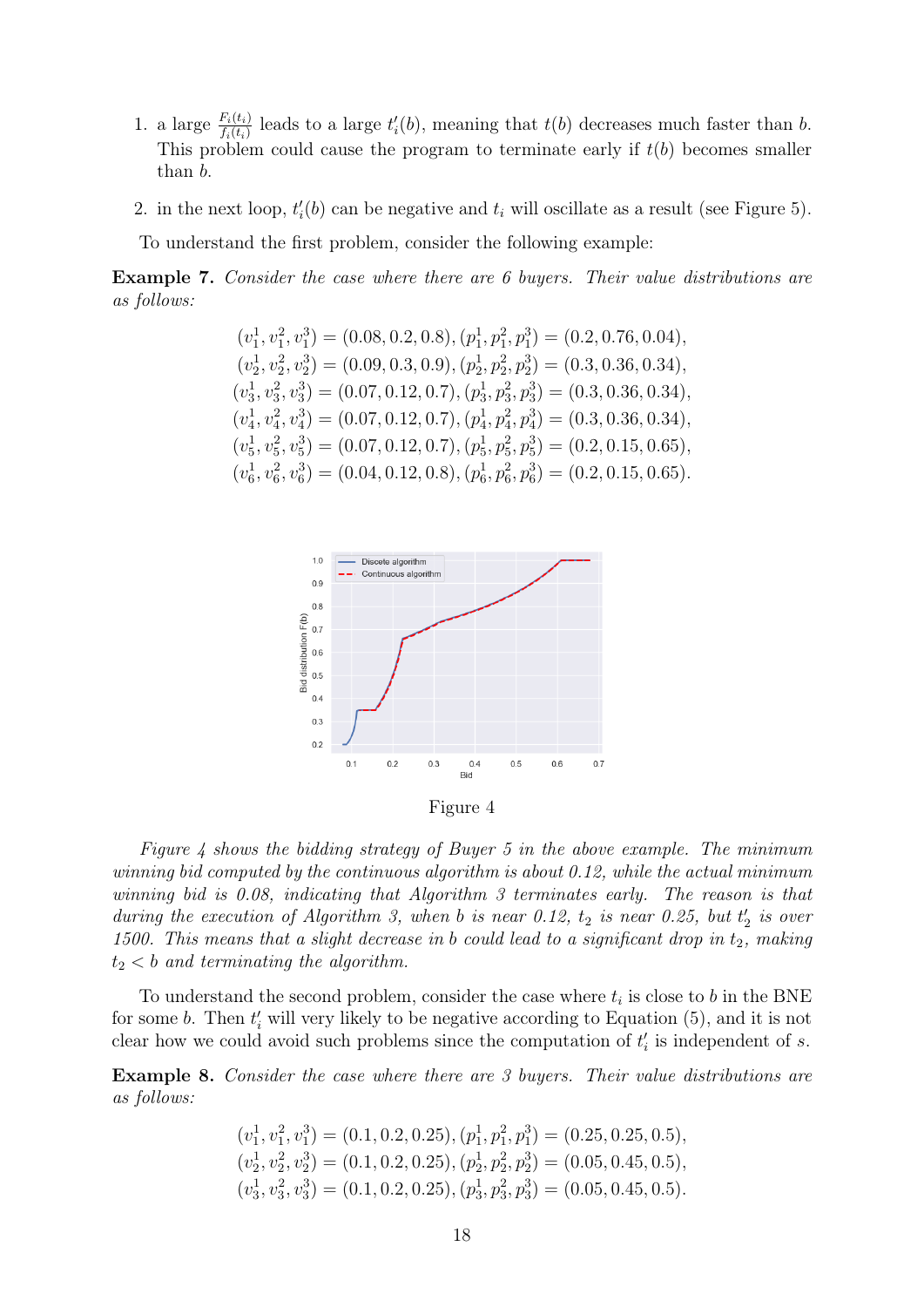<span id="page-18-0"></span>Figure [5](#page-18-0) shows the bidding strategy of Buyer 1 in BNE. The bid distribution  $F(b)$  is computed according to the corresponding  $t(b)$ . The oscillation in the curve indicates the oscillation in  $t(b)$ . As shown in the figure, the oscillation occurs when  $v(b)$  is close to b.



Figure 5: The oscillation of continuous algorithms. The two curves corresponds to buyer 1's equilibrium bidding strategy computed by both the continuous and the discrete algorithms.

Although the continuous backward-shooting algorithm can be problematic, our experiments show that it has good performance if we only need to figure out the maximum winning bid  $b$ . The problems we mentioned mainly affects the computation of the strategies for smaller values. The computation of this part of strategies also suffers from sensitivity issues, as discussed in [\[7\]](#page-22-12). To overcome this difficulty, Fibich and Gavish [\[7\]](#page-22-12) proposed another algorithm where guessing the maximum winning bid is no longer needed. We also try their algorithms and conduct experiments. When it comes to approximating discrete value distributions with continuous ones, the computation still suffers from sensitivity issues due to very high condition numbers, implying that the sensitivity might be an intrinsic issue of this problem.

However, our discrete algorithm does not use continuous distributions to approximate discrete ones, thus can avoid all the above problems. The computational complexity only depends on the number of value points. Also, our algorithm does not have the oscillation problem or sensitivity issues, since our theoretical analysis already characterize the structure of the solution, and involves none of the sensitivity computation mentioned above. Therefore, our discrete algorithm can provide a much accurate solution compared to other ones. Such a high accuracy enables us to perform further researches related to first price auctions (see Section [6.2.3](#page-20-0) for example).

### 6.2.2 Running time comparison between continuous algorithms and our algorithm

In this section, we compare the running time of previous continuous algorithms and our discrete algorithm. Since the algorithm provided by Fibich and Gavish [\[7\]](#page-22-12) often gives a condition number issue, we only compare our algorithm with Algorithm [3](#page-16-1) in these experiments. We conduct experiments for three different settings. For each setting, the experiment setup is as follows: We generate 1000 first price auction instances, with each containing n buyers. For each buyer, we sample d different values from the interval  $[0, 1]$ ,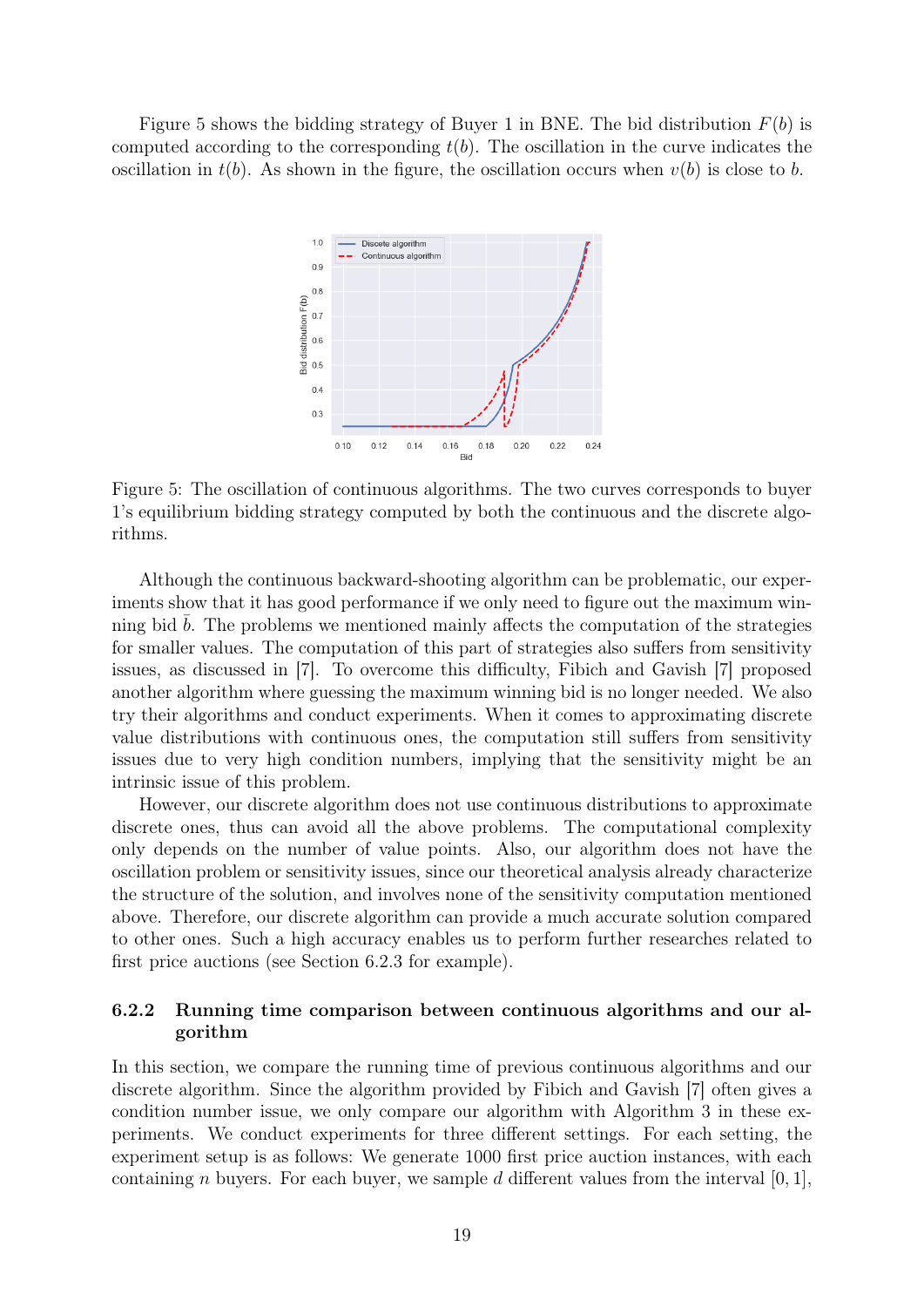and the corresponding value distribution is also randomly generated for each buyer. Then both our algorithm and Algorithm [3](#page-16-1) are applied to compute the Bayes-Nash equilibrium. Both these two algorithms need to guess the maximum winning bid, so the final computed minimum winning bid would be different from the actual minimum winning bid. Therefore we also set a tolerance parameter tol, which serves as a stopping criterion (i.e., the algorithm terminates when the difference between the computed minimum winning bid and the actual minimum winning bid is smaller than tol). As these algorithm runs, we record the running time of the algorithms on each instance. Considering that in some cases, the algorithms may take a very long time to terminate, we set another deadline parameter  $T$ , and kill the process once the running time exceeds  $T$ . During the experiments, we make sure that no other programs are running and at any time, only one algorithm is running on one instance. Also, we only compare the running time in these experiments, so detailed solution qualities are ignored.

The parameters for the three settings are as follows:

- small:  $n = 5, d = 5, T = 30$  seconds;
- medium:  $n = 10, d = 10, T = 60$  seconds;
- large: $n = 100, d = 100, T = 60$  seconds;

For all the settings, we run our algorithm with  $tol = 10^{-8}$ , and run Algorithm [3](#page-16-1) twice with  $tol = 0.1$  and  $tol = 0.01$ . The experiment results are shown in Figure



Figure 6: Running time comparison. The y-axis is the cumulative distribution of the running time for the 1000 instances (i.e., the number of instances finished within the corresponding time period). For large instances, no algorithm can finish the computation within the 60 seconds deadline, thus are not shown.

For the 1000 small instances, although we set a much smaller tolerance value  $tol =$ 10<sup>−</sup><sup>8</sup> for our algorithm, our algorithm finishes on almost all instances (955) within the 30 seconds deadline, Algorithm [3](#page-16-1) finishes on only 256 instances when  $tol = 0.1$  and on only 22 instances when  $tol = 0.01$ . For medium instances, our algorithm finishes on 512 of them, while Algorithm [3](#page-16-1) does not finish on any instance within the deadline. And for large instances, no algorithm ever finishes on any instance within the deadline. It is interesting that our algorithm either finishes very quickly, or does not finish after a relatively long time. For example, among the finished 955 small instances, almost all of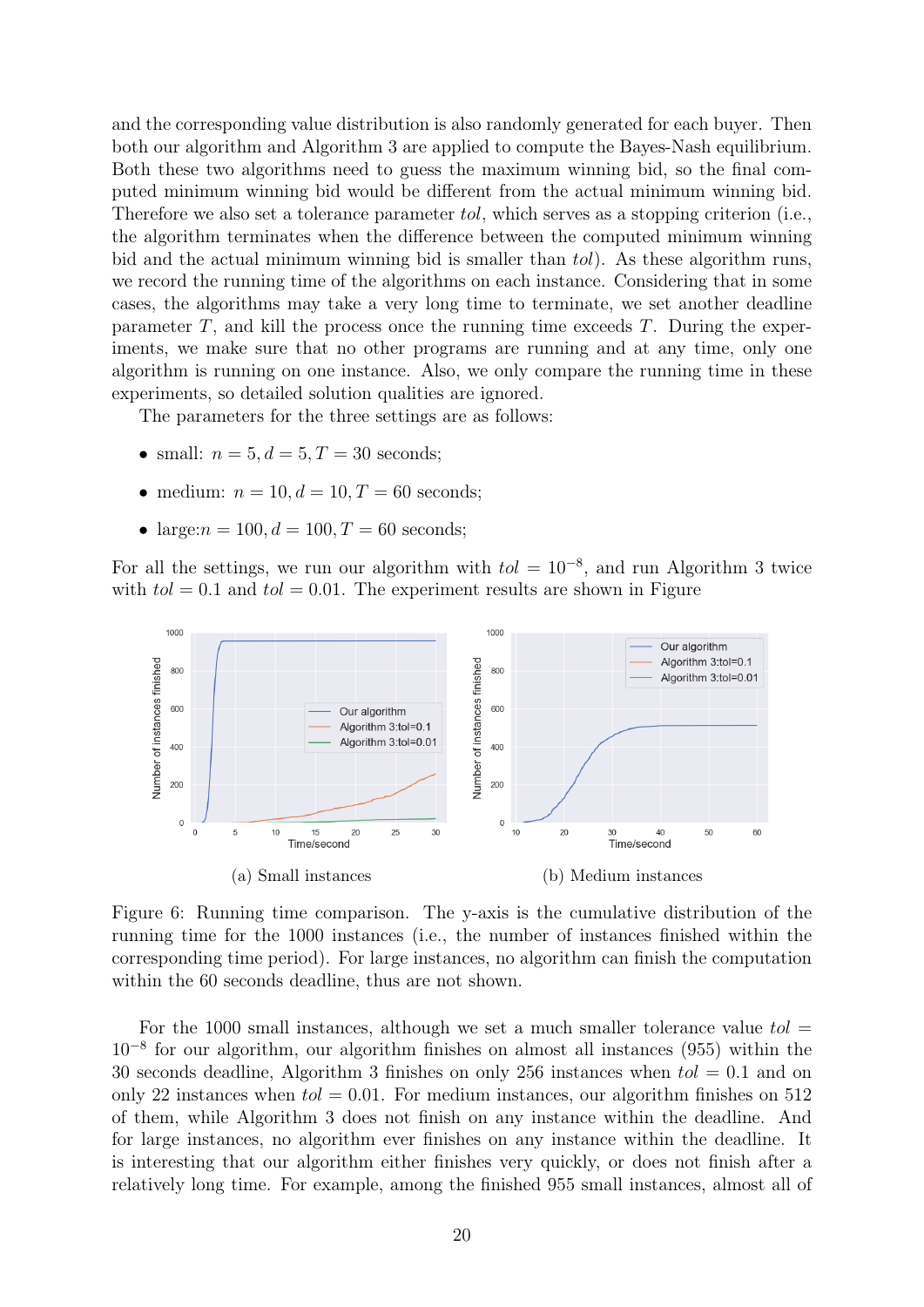them finish within the first 3.5 seconds. This is also true for medium instances. The reason behind this observation is still unknown. We believe this is closely related to specific value distributions in the instances.

#### <span id="page-20-0"></span>6.2.3 Welfare comparison between first and second price auctions

In this section, we compare the welfare of the first price auction and the second price auction, which we denote by  $Wel^f$  and  $Wel^s$ , respectively. The ratio  $Wel^f/Wel^s$  is called the price of anarchy:

Definition 5 (Price of anarchy (PoA)). The price of anarchy of the first price auction is defined as the minimum ratio between the welfare of the first price auction and that of the second price auction, i.e.,

$$
PoA = \min \frac{Wel^f}{Wel^s},
$$

where the minimization is over all possible value distributions.

For general n players, [\[10\]](#page-22-13) shows an example with  $PoA = 0.869$  and [\[11\]](#page-22-14) proves that PoA is at least 0.743. We try to answer this question by running our algorithm on approximate discrete value distributions. We only consider the problem with two players. Our result provides evidence, though in a limited searching space, that the correct ratio would be around 0.869.

There are infinitely many value distributions, thus it is impossible to enumerate. However, we could just search for the smallest ratio  $Wel<sup>f</sup>/Wel<sup>s</sup>$  in a much smaller discrete space as follows:

$$
v_i^d = \frac{d}{D}, \forall 0 \le d \le D, i = 1, 2,
$$
  

$$
p_i^d \in \left\{ \frac{m}{M} \mid 0 \le m \le M, m \in \mathbb{N} \right\}, \forall 0 \le d \le D, i = 1, 2,
$$
  

$$
\sum_d v_i^d = 1, i = 1, 2.
$$

For simplicity, we normalize the value distributions so that the maximum possible value is 1. It is easy to see that there are only  $\frac{1}{2} {M+d \choose d} [{M+d \choose d} + 1]$  distinct value distribution pairs.

According to Lebrun [\[15\]](#page-22-15), if two value distributions are "close", then the corresponding bidding strategies and the resulting welfare values are also "close". Therefore, the minimum ratio in the above discrete space should shed us with some insight about what the actual continuous distribution that minimizes the welfare ratio.

In our experiments, we choose  $d = 6$  and  $M = 10$ . Thus there are  $\frac{1}{2} {16 \choose 6}$  $_{6}^{16}\left[ \binom{16}{6}+1\right] =% \begin{bmatrix} 1 & 0 & 0 & 0 & 0\\ 0 & 1 & 0 & 0 & 0\\ 0 & 0 & 0 & 0 & 0\\ 0 & 0 & 0 & 0 & 0\\ 0 & 0 & 0 & 0 & 0\\ 0 & 0 & 0 & 0 & 0\\ 0 & 0 & 0 & 0 & 0\\ 0 & 0 & 0 & 0 & 0\\ 0 & 0 & 0 & 0 & 0\\ 0 & 0 & 0 & 0 & 0\\ 0 & 0 & 0 & 0 & 0\\ 0 & 0 & 0 & 0 & 0\\ 0 & 0 & 0 &$ 32068036 value distribution pairs to consider. We computed the ratio  $Wel^f/Wel^s$  for all of them, and the smallest one  $(Wel<sup>f</sup>/Wel<sup>s</sup> = 0.89638)$  is given by the following value distributions:

$$
p_1^5 = 1.0,
$$
  

$$
p_2^0 = 0.6, p_2^2 = 0.2, p_2^3 = 0.2.
$$

In this example, Player 1 has a constant large value while Player 2 has a low value distribution. It coincides with the example introduced by [\[10\]](#page-22-13), i.e., there is a player with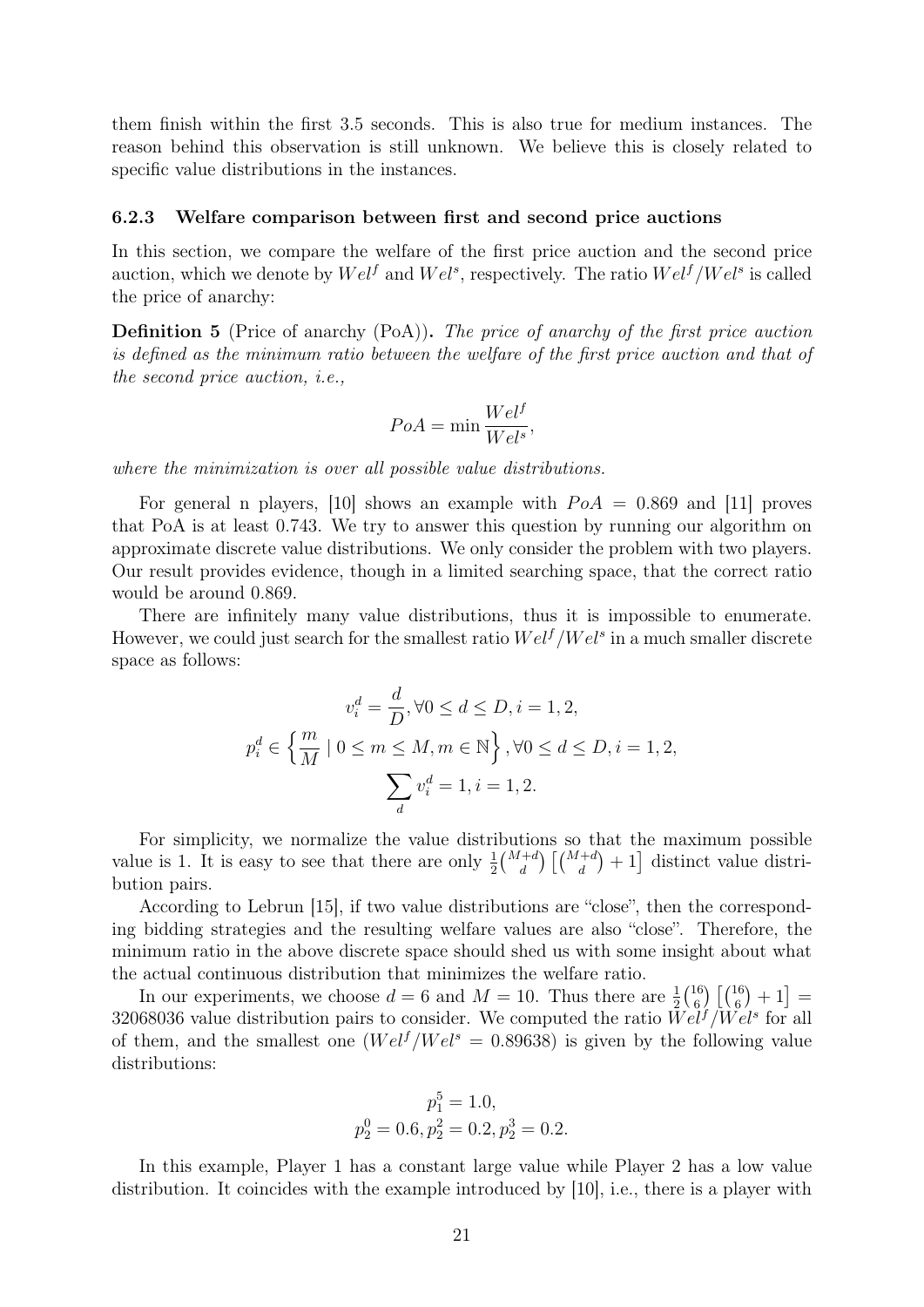a large constant value, while the other players have the identical distribution over a low value range.

Therefore, we make the conjecture that in the extreme case where PoA achieves its smallest value, there exists a player with constant value which is larger than the other players' values.

## 7 Conclusion

In this paper, we consider the problem of computing the BNE of the first price auction for discrete value distributions. From the theoretical point of view, we first propose Algorithm 2 to compute it. Contrary to previous algorithms for the continuous value case, our algorithm does not need to solve the ordinary differential equations. The number of computation operations is at most  $2nm$  in Algorithm [2.](#page-7-1) Our algorithm is enabled by the introduction of a useful tool called the bidding set and careful analysis of the detailed structure of the BNE of the first price auction.

Then, we show the BNE is unique without any assumptions on the value distributions. From the practical point of view, Algorithm 2 is much faster than the traditional algorithms when computing BNE under the same discrete distribution. Algorithm 2 is also more robust on providing the strategies on small values shown in Example [4.](#page-17-0) Thus our algorithm has a great advantage over the traditional algorithms for practical applications.

With such an algorithm to compute the BNE, we can also explore other problems related to first price auctions. For example, we compare the revenue generated in the first and the second price auctions. It shows that in extreme cases, each auction can perform much better than the other. The price of anarchy of the first price auction is also measured in a set of approximate distributions, we give a conjecture about the extreme case based on our experiments and observations.

## References

- <span id="page-21-0"></span>[1] Mohammad Akbarpour and Shengwu Li. Credible mechanisms. In Proceedings of the 2018 ACM Conference on Economics and Computation, pages 371–371. ACM, 2018.
- <span id="page-21-1"></span>[2] Susan Athey. Single crossing properties and the existence of pure strategy equilibria in games of incomplete information. Econometrica, 69(4):861–889, 2001.
- <span id="page-21-4"></span>[3] Patrick Bajari. Comparing competition and collusion: a numerical approach. Economic Theory, 18(1):187–205, 2001.
- <span id="page-21-2"></span>[4] Shuchi Chawla and Jason D Hartline. Auctions with unique equilibria. In Proceedings of the fourteenth ACM conference on Electronic commerce, pages 181–196. ACM, 2013.
- <span id="page-21-3"></span>[5] Guillaume Escamocher, Peter Bro Miltersen, and Rocio Santillan. Existence and computation of equilibria of first-price auctions with integral valuations and bids. In AAMAS (2), pages 1227–1228. Citeseer, 2009.
- <span id="page-21-5"></span>[6] Gadi Fibich and Arieh Gavious. Asymmetric first-price auctions-a perturbation approach. Mathematics of Operations Research, 28(4):836–852, 2003.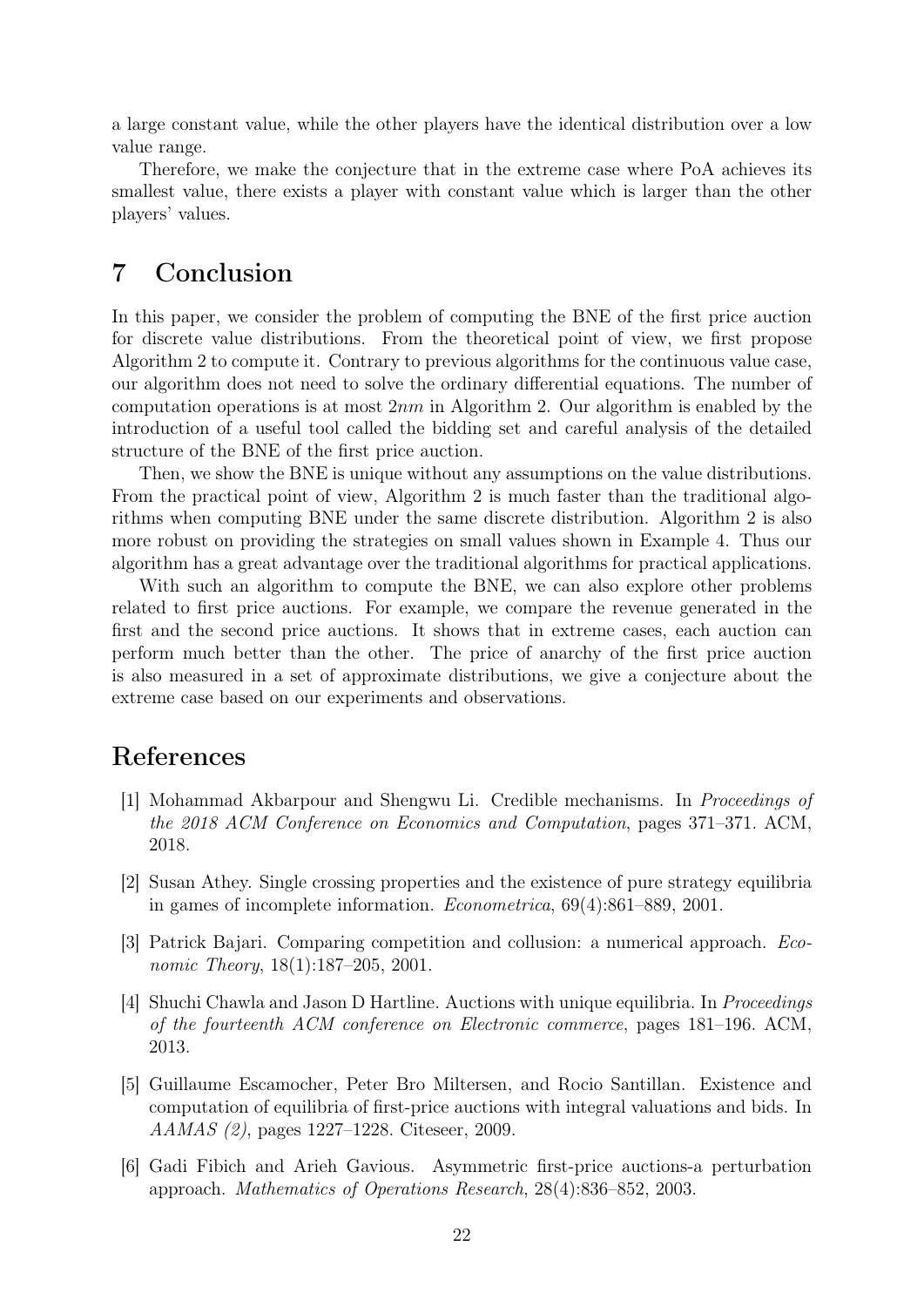- <span id="page-22-12"></span>[7] Gadi Fibich and Nir Gavish. Numerical simulations of asymmetric first-price auctions. Games and Economic Behavior, 73(2):479–495, 2011.
- <span id="page-22-11"></span>[8] Gadi Fibich and Nir Gavish. Asymmetric first-price auctions-a dynamical-systems approach. Mathematics of Operations Research, 37(2):219–243, 2012.
- <span id="page-22-10"></span>[9] Wayne-Roy Gayle and Jean Francois Richard. Numerical solutions of asymmetric, first-price, independent private values auctions. Computational Economics, 32(3): 245–278, 2008.
- <span id="page-22-13"></span>[10] Jason Hartline, Darrell Hoy, and Sam Taggart. Price of anarchy for auction revenue. In Proceedings of the fifteenth ACM conference on Economics and computation, pages 693–710. ACM, 2014.
- <span id="page-22-14"></span>[11] Darrell Hoy, Samuel Taggart, and Zihe Wang. A tighter welfare guarantee for firstprice auctions. In Proceedings of the 50th Annual ACM SIGACT Symposium on Theory of Computing, pages 132–137. ACM, 2018.
- <span id="page-22-1"></span>[12] Todd R Kaplan and Shmuel Zamir. Asymmetric first-price auctions with uniform distributions: analytic solutions to the general case. *Economic Theory*, 50(2):269– 302, 2012.
- <span id="page-22-4"></span>[13] Bernard Lebrun. Existence of an equilibrium in first price auctions. Economic Theory, 7(3):421–443, 1996.
- <span id="page-22-7"></span>[14] Bernard Lebrun. First price auctions in the asymmetric n bidder case. International Economic Review, 40(1):125–142, 1999.
- <span id="page-22-15"></span>[15] Bernard Lebrun. Continuity of the first price auction nash equilibrium correspondence. Economic Theory, 20(3):435–453, 2002.
- <span id="page-22-2"></span>[16] Bernard Lebrun. Uniqueness of the equilibrium in first-price auctions. Games and Economic Behavior, 55(1):131–151, 2006.
- <span id="page-22-9"></span>[17] Huagang Li and John G Riley. Auction choice. International Journal of Industrial Organization, 25(6):1269–1298, 2007.
- <span id="page-22-8"></span>[18] Robert C Marshall, Michael J Meurer, Jean-Francois Richard, and Walter Stromquist. Numerical analysis of asymmetric first price auctions. Games and Economic Behavior, 7(2):193–220, 1994.
- <span id="page-22-5"></span>[19] Eric Maskin and John Riley. Equilibrium in sealed high bid auctions. The Review of Economic Studies, 67(3):439–454, 2000.
- <span id="page-22-6"></span>[20] Eric Maskin and John Riley. Uniqueness of equilibrium in sealed high-bid auctions. Games and Economic Behavior, 45(2):395–409, 2003.
- <span id="page-22-3"></span>[21] Paul R Milgrom and Robert J Weber. A theory of auctions and competitive bidding. Econometrica: Journal of the Econometric Society, pages 1089–1122, 1982.
- <span id="page-22-0"></span>[22] Michael Plum. Characterization and computation of nash-equilibria for auctions with incomplete information. *International Journal of Game Theory*, 20(4):393–418, 1992.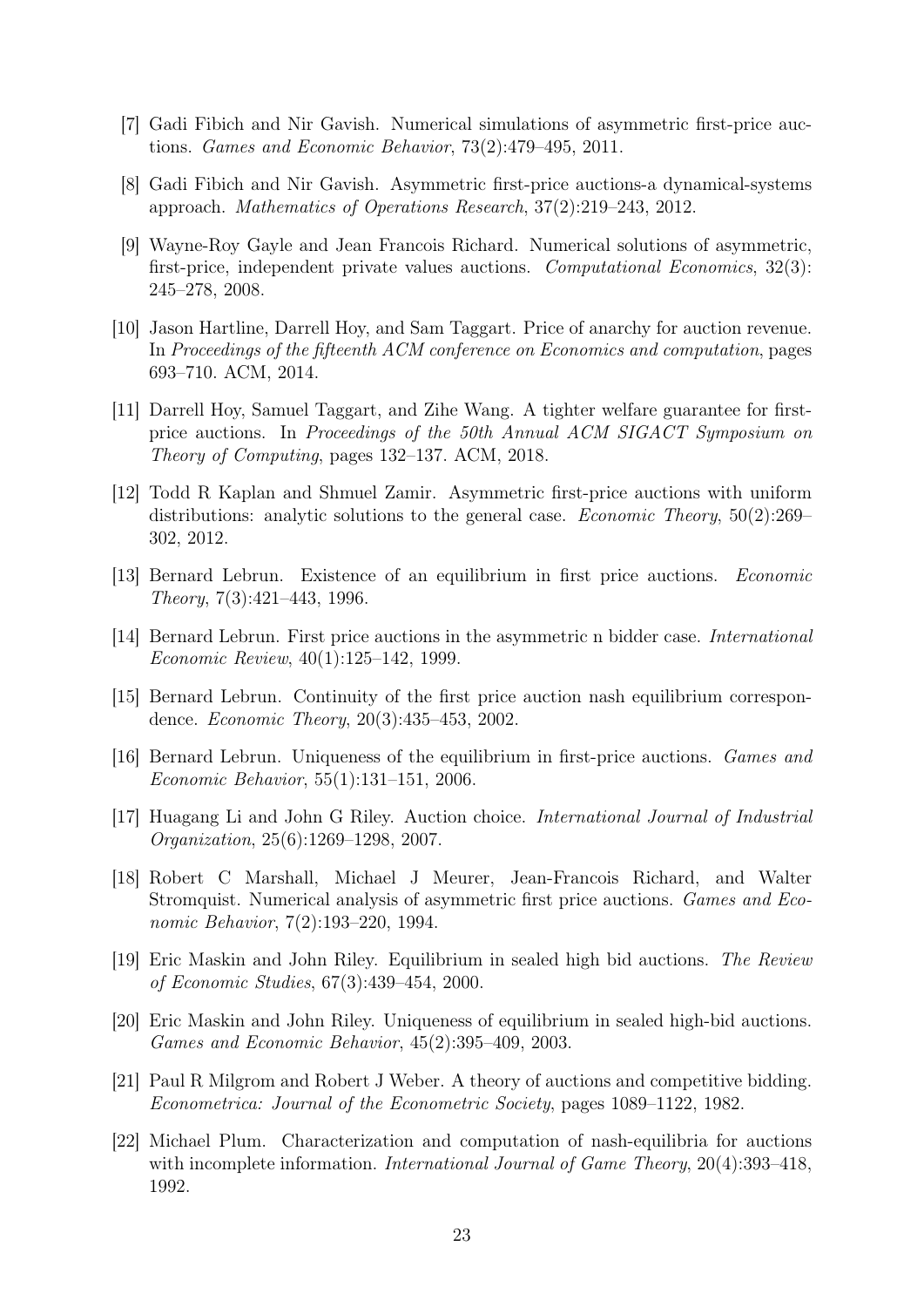- <span id="page-23-3"></span>[23] John G Riley and William F Samuelson. Optimal auctions. The American Economic Review, 71(3):381–392, 1981.
- <span id="page-23-2"></span>[24] Martin Shubik. On different methods for allocating resources. Kyklos, 23(2):332–337, 1970.
- <span id="page-23-0"></span>[25] Sarah Sluis. Big changes coming to auctions, as exchanges roll the dice on first-price. URL: https://adexchanger. com/platforms/big-changescoming-auctions-exchangesroll-dice-first-price, 2017.
- <span id="page-23-1"></span>[26] William Vickrey. Counterspeculation, auctions, and competitive sealed tenders. The Journal of finance, 16(1):8–37, 1961.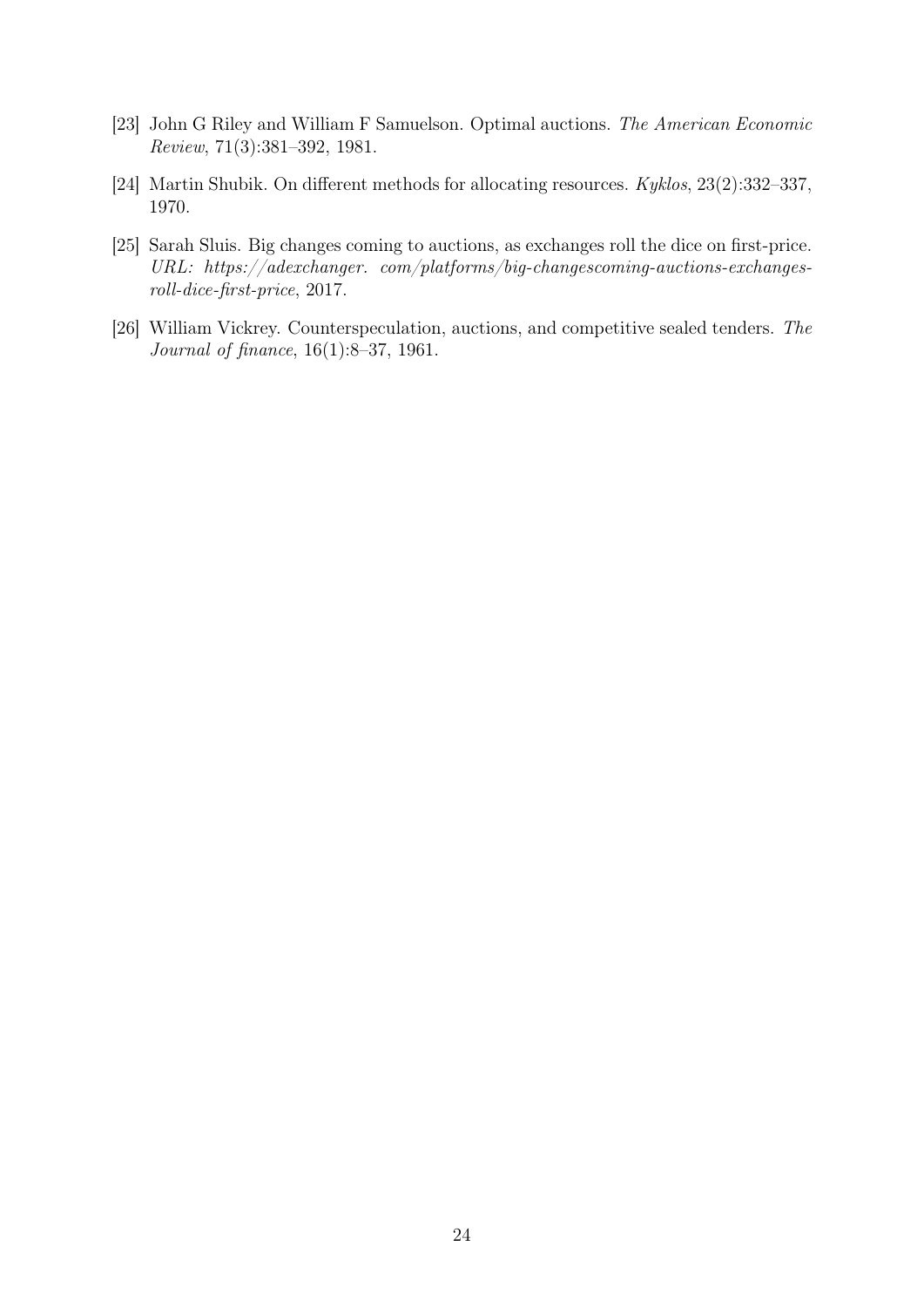## APPENDIX

## <span id="page-24-0"></span>A Omitted proof in Section [4](#page-7-3)

## A.1 Proof of Theorem [2](#page-9-0)

To prove Theorem [2,](#page-9-0) We first consider a lemma which compare buyers' value from the bid distribution.

<span id="page-24-1"></span>**Lemma 8.** Assume bid  $b_1$  is an element in  $S_i(v_i)$ , and bid  $b_2$  is an element in  $S_i(v_i)$ . Suppose  $b_1 < b_2$ . If there is zero probability that buyer i bids in  $(b_1, b_2)$ , then we have  $v_j \ge v_i$ . Furthermore, if  $v_j = v_i$ , then there is zero probability that buyer j bids in  $(b_1, b_2)$ too.

*Proof.* Since  $b_1$  is in  $S_i(v_i)$ ,  $b_1$  is a best response for buyer i with value  $v_i$ .

$$
(v_i - b_1) \cdot F_{\Omega \setminus i}(b_1) \ge (v_i - b_2) \cdot F_{\Omega \setminus i}(b_2)
$$
  

$$
(v_j - b_2) \cdot F_{\Omega \setminus j}(b_2) \ge (v_j - b_1) \cdot F_{\Omega \setminus j}(b_1)
$$

Multiply two equations and get

$$
\frac{v_i - b_1}{v_i - b_2} \cdot \frac{F_i(b_2)}{F_i(b_1)} \ge \frac{v_j - b_1}{v_j - b_2} \cdot \frac{F_j(b_2)}{F_j(b_1)}
$$

By Lemma [3,](#page-5-2) there is no mass bid in buyer i's bid distribution between  $(b_1, b_2)$ , i.e.,  $F_i(b_2) = F_i(b_1)$ . Since  $F_j(b_2) \geq F_j(b_1)$ , we have

$$
\frac{v_i - b_1}{v_i - b_2} \ge \frac{v_j - b_1}{v_j - b_2}
$$
  

$$
v_j \ge v_i
$$

If  $v_j = v_i$ , all the inequalities should be equality. Then we have  $F_j(b_2) = F_j(b_1)$ .  $\Box$ 

Proof. We prove the theorem by contradiction. Assume there is a value with a jump in its bid set. By jump, we mean the closure of the support of  $S_i$  is not connected. Let  $v_i^k = \max_{j,l} \{v_j^l | S_j(v_j^l) \text{ has a jump.}\}\.$  Since there is a jump, we assume  $b_1, b_2 \in S_i(v_i^k)$ , and  $(b_1, b_2) \cap S_i(v_i^k) = \emptyset$ . Assume buyer j with value  $v_j^l$  has bid in this interval  $(b_1, b_2)$ . By Lemma [8,](#page-24-1) we have  $v_j^l \geq v_i^k$ . If  $v_j^l = v_i^k$ , then buyer j with value  $v_j^l$  has zero probability bidding in the interval  $(b_1, b_2)$ . There is no impact when the probability is zero. So we can regard this case as buyer j does not bid in  $(b_1, b_2)$ .

If  $v_j^k > v_i$ , by the assumption that  $v_i^k$  is the largest value that has a gap in the support, we know  $S_j(v_j^l)$  has no jump.  $S_j(v_j^l)$  is a connected interval. So we can get  $S_j(v_j^l)$  from  $S_j(v_j^l)$  after removing possibly infinite points.

Let set  $\Lambda_1$  denote the buyers who bid in the upper neighborhood of  $b_1$  and  $\Lambda_2$  denote the buyers who bid in the lower neighborhood of  $b_2$ . Formally, we have

$$
\Lambda_1 = \left\{ j \mid \exists v_j^l, \epsilon > 0 \text{ s.t. } S_j(v_j^l) \cap (b_1, b_2) \neq \emptyset \text{ and } (b_1, b_1 + \epsilon) \subset S_j(v_j^l) \right\},\
$$
  

$$
\Lambda_2 = \left\{ j \mid \exists v_j^l, \epsilon > 0 \text{ s.t. } S_j(v_j^l) \cap (b_1, b_2) \neq \emptyset \text{ and } (b_2 - \epsilon, b_2) \subset S_j(v_j^l) \right\}.
$$

Buyers who bid in  $(b_1, b_2)$  have connected bidding intervals. By Lemma [2,](#page-5-3) the union of these connected bidding intervals cover  $(b_1, b_2)$ . So set  $\Lambda_1, \Lambda_2$  are well defined and not empty.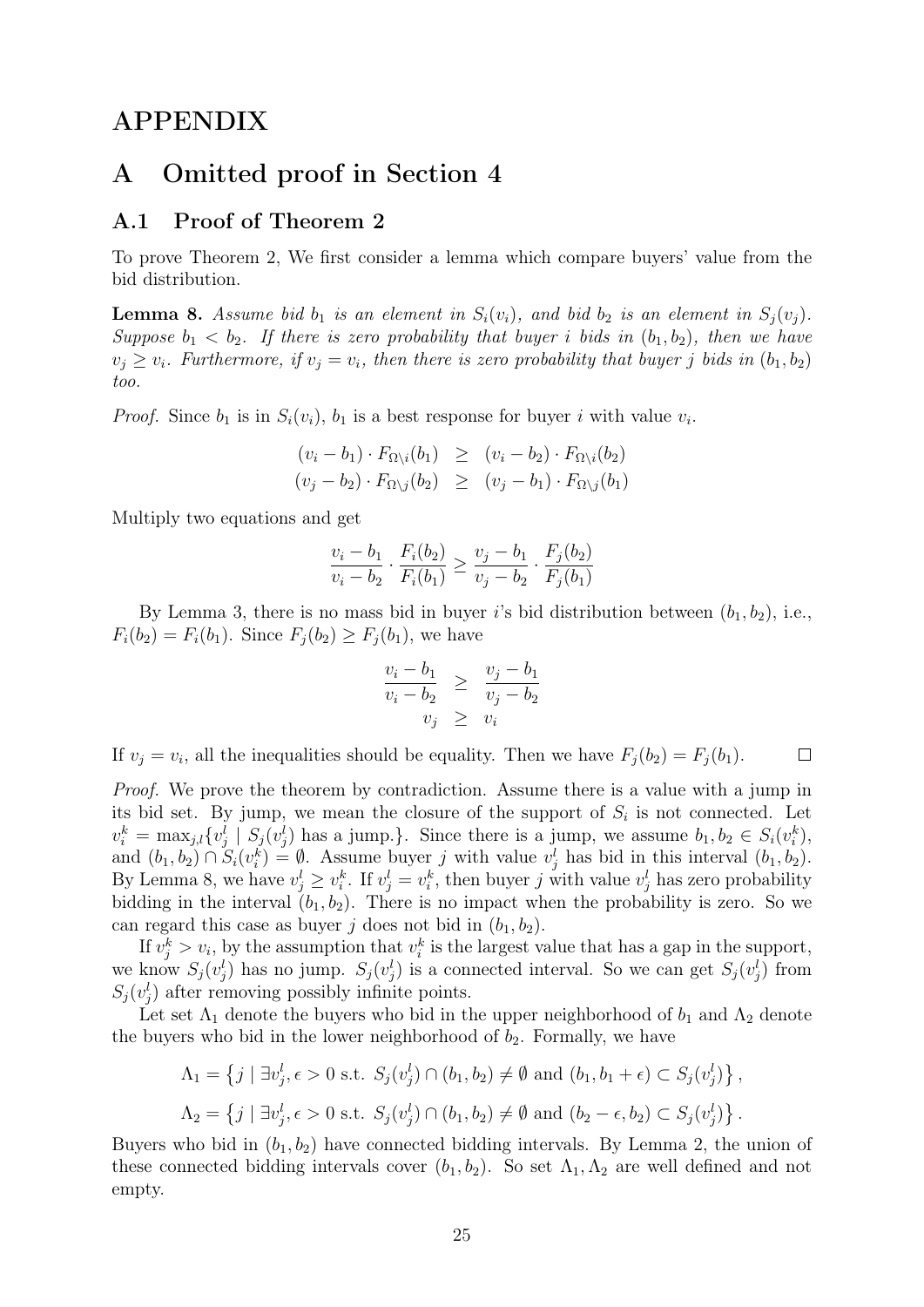For any  $j \in \Lambda_1$ , we claim  $b_2 \in S_j = \bigcup_h S_j(v_j^h)$ . Otherwise,  $\overline{S_j}$  has jump around  $b_2$ . Then we define

$$
v_j^* = \max \{ v \mid S_j(v) \subseteq [0, b_2) \}.
$$

By Lemma [8,](#page-24-1) we have  $v_i^k \geq v_j^*$ . By the monotonicity property (Lemma [4\)](#page-5-1), we have  $v_j^* \ge v_j$ . Thus we have  $v_i^k \ge v_j^* \ge v_j > v_i^k$ , a contradiction.

So for any  $j \in \Lambda_1$ , we have  $b_2 \in S_j$  which implies  $j \in \Lambda_2$ . Thus  $\Lambda_1$  is a subset of  $\Lambda_2$ . Since bid  $b_1 + \epsilon$  does not generate more utility than bid  $b_1$ , for buyer i with value  $v_i^k$ , the derivative of  $(v_i^k - x) \prod_{j \in \Lambda_1} F_j(x)$  at  $x = b_1$  is non-positive. Taking derivatives, we get  $\sum_{j\in\Lambda_1}$  $\frac{f_j(b_1)}{F_j(b_1)} \leq \frac{1}{v_i-1}$  $\frac{1}{v_i-b_1}$ . By Theorem [1,](#page-8-1) we should have

$$
\frac{1}{|\Lambda_1|-1}\sum_{j\in\Lambda_1}\frac{1}{v_j(b_1)-b_1}\leq \frac{1}{v_i^k-b_1}.
$$

Since buyer i weakly prefer bid b rather than  $b_2 - \epsilon$ , similarly we should have

$$
\frac{1}{|\Lambda_2| - 1} \sum_{j \in \Lambda_2} \frac{1}{v_j(b_2) - b_2} \ge \frac{1}{v_i - b_2}.
$$

Based on these two equations, we have,

$$
|\Lambda_2| - 1 \le \sum_{j \in \Lambda_2} \frac{v_i - b_2}{v_j(b_2) - b_2}
$$
  
\n
$$
\le |\Lambda_2| - |\Lambda_1| + \sum_{j \in \Lambda_1} \frac{v_i - b_2}{v_j(b_2) - b_2}
$$
  
\n
$$
< |\Lambda_2| - |\Lambda_1| + \sum_{j \in \Lambda_1} \frac{v_i - b_1}{v_j(b_2) - b_1}
$$
  
\n
$$
\le |\Lambda_2| - |\Lambda_1| + \sum_{j \in A} \frac{v_i - b_1}{v_j(b_1) - b_1}
$$
  
\n
$$
\le |\Lambda_2| - |\Lambda_1| + |\Lambda_1| - 1.
$$

A contradiction.

### A.2 Proof of Theorem [3](#page-10-1)

*Proof.* The proof consists of two parts. Lemma [9](#page-25-0) solves the case when  $\Lambda(x)$  is fixed. Lemma [10](#page-26-0) solves the case when  $\Lambda(x)$  changes.  $\Box$ 

<span id="page-25-0"></span>**Lemma 9.** When  $\Lambda(x)$  does not change and the buyer's value in bidding set keep the same,  $\Lambda^*(x)$  strictly decreases as x decreases.

*Proof.* For any  $j \in \Lambda$ , we have

$$
\frac{1}{|\Lambda| - 1} \sum_{i \in \Lambda} \frac{1}{v_i - x} - \frac{1}{v_j - x} \geq 0, \n\frac{1}{\phi^*(x) - x} \geq \frac{1}{v_j - x}.
$$

 $\Box$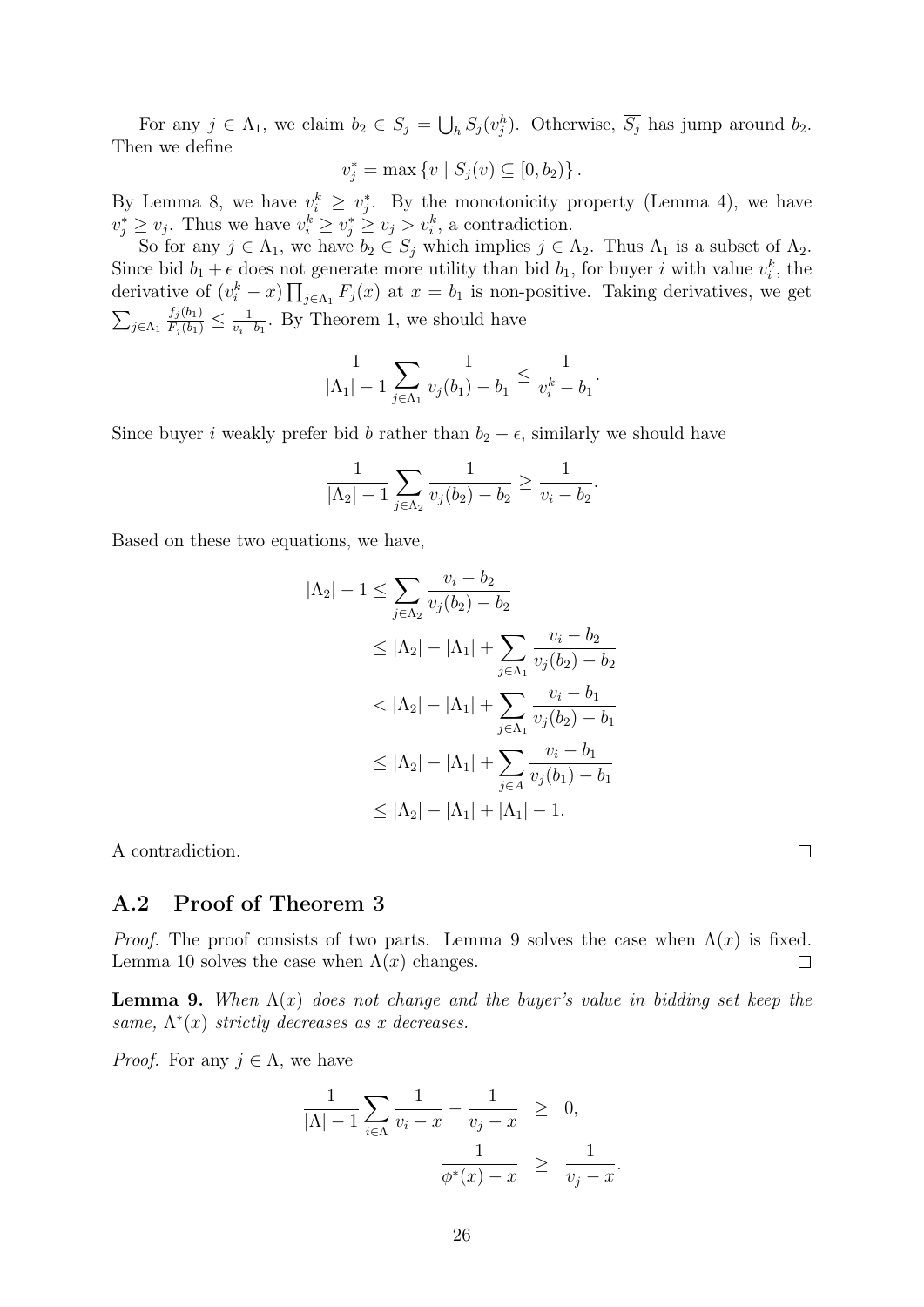$$
\frac{1}{|\Lambda| - 1} \sum_{i \in \Lambda} \frac{1}{v_i - x} = \frac{1}{\phi^*(x) - x}.
$$

Recall that  $\Lambda(x)$  is fixed. By definition of  $\phi^*$ , it is differentiable. We take derivatives on the both sides,

$$
\frac{1}{|\Lambda| - 1} \sum_{i \in \Lambda} \frac{1}{(v_i - x)^2} = \frac{1 - (\phi^*)'(x)}{(\phi^*(x) - x)^2},
$$

$$
[\phi^*(x) - x]^2 \cdot \frac{1}{|\Lambda| - 1} \sum_{i \in \Lambda} \frac{1}{(v_i - x)^2} = 1 - (\phi^*)'(x).
$$

We want to prove  $(\phi^*)'(x) > 0$ , it is equivalent to prove

$$
[\phi^*(x) - x]^2 \cdot \frac{1}{|\Lambda| - 1} \sum_{i \in \Lambda} \frac{1}{(v_i - x)^2} < 1,
$$
\n
$$
\Leftrightarrow \frac{1}{|\Lambda| - 1} \sum_{i \in \Lambda} \frac{1}{(v_i - x)^2} < \frac{1}{(|\Lambda| - 1)^2} \left( \sum_{i \in \Lambda} \frac{1}{v_i - x} \right)^2,
$$
\n
$$
\Leftrightarrow (|\Lambda| - 1) \sum_{i \in \Lambda} \frac{1}{(v_i - x)^2} < \left( \sum_{i \in \Lambda} \frac{1}{v_i - x} \right)^2.
$$
\n(6)

By Theorem [1,](#page-8-1) for any  $j \in \Lambda$ , we have

$$
(|\Lambda| - 1)\frac{1}{(v_j - x)^2} \le \left(\sum_{i \in \Lambda} \frac{1}{v_i - x}\right) \cdot \frac{1}{v_j - x}.
$$

Since it is impossible that for all  $j \in \Lambda$  it is equality, so the sum of inequalities is a strict inequality. Thus we prove Eq. [\(6\)](#page-26-1).

<span id="page-26-3"></span><span id="page-26-2"></span><span id="page-26-1"></span> $\Box$ 

<span id="page-26-0"></span>**Lemma 10.** In all possible changes,  $\phi^*(x)$  weakly decreases.

*Proof.* We consider the general case at bid b. Let  $\Lambda_1 = \Lambda^+(b) \setminus \Lambda^-(b)$ ,  $\Lambda_2 = \Lambda^+(b) \cup \Lambda^-(b)$ , and  $\Lambda_3 = \Lambda^-(b) \setminus \Lambda^+(b)$ .

We want to prove

$$
\frac{1}{|\Lambda_1\cup\Lambda_2|-1}\sum_{i\in\Lambda_1\cup\Lambda_2}\frac{1}{\phi_i^*(b+\epsilon)-b}\leq\frac{1}{|\Lambda_2\cup\Lambda_3|-1}\sum_{i\in\Lambda_2\cup\Lambda_3}\frac{1}{\phi_i^*(b-\epsilon)-b}.
$$

By Lemma [5,](#page-10-2) we have

$$
\frac{1}{\phi_i^*(b-\epsilon) - b} \ge \frac{1}{|\Lambda_1 \cup \Lambda_2| - 1} \sum_{j \in \Lambda_1 \cup \Lambda_2} \frac{1}{\phi_j^*(b-\epsilon) - b}, \forall i \in \Lambda_3
$$
 (7)

$$
\frac{1}{\phi_i^*(b-\epsilon)-b} \le \frac{1}{|\Lambda_1 \cup \Lambda_2|-1} \sum_{j \in \Lambda_1 \cup \Lambda_2} \frac{1}{\phi_j^*(b-\epsilon)-b}, \forall i \in \Lambda_1
$$
 (8)

Sum Equation [\(7\)](#page-26-2) over  $i \in \Lambda_3$ , and we have

$$
\sum_{i \in \Lambda_3} \frac{1}{\phi_i^*(b-\epsilon) - b} \ge \frac{|\Lambda_3|}{|\Lambda_1 \cup \Lambda_2| - 1} \sum_{j \in \Lambda_1 \cup \Lambda_2} \frac{1}{\phi_j^*(b-\epsilon) - b}
$$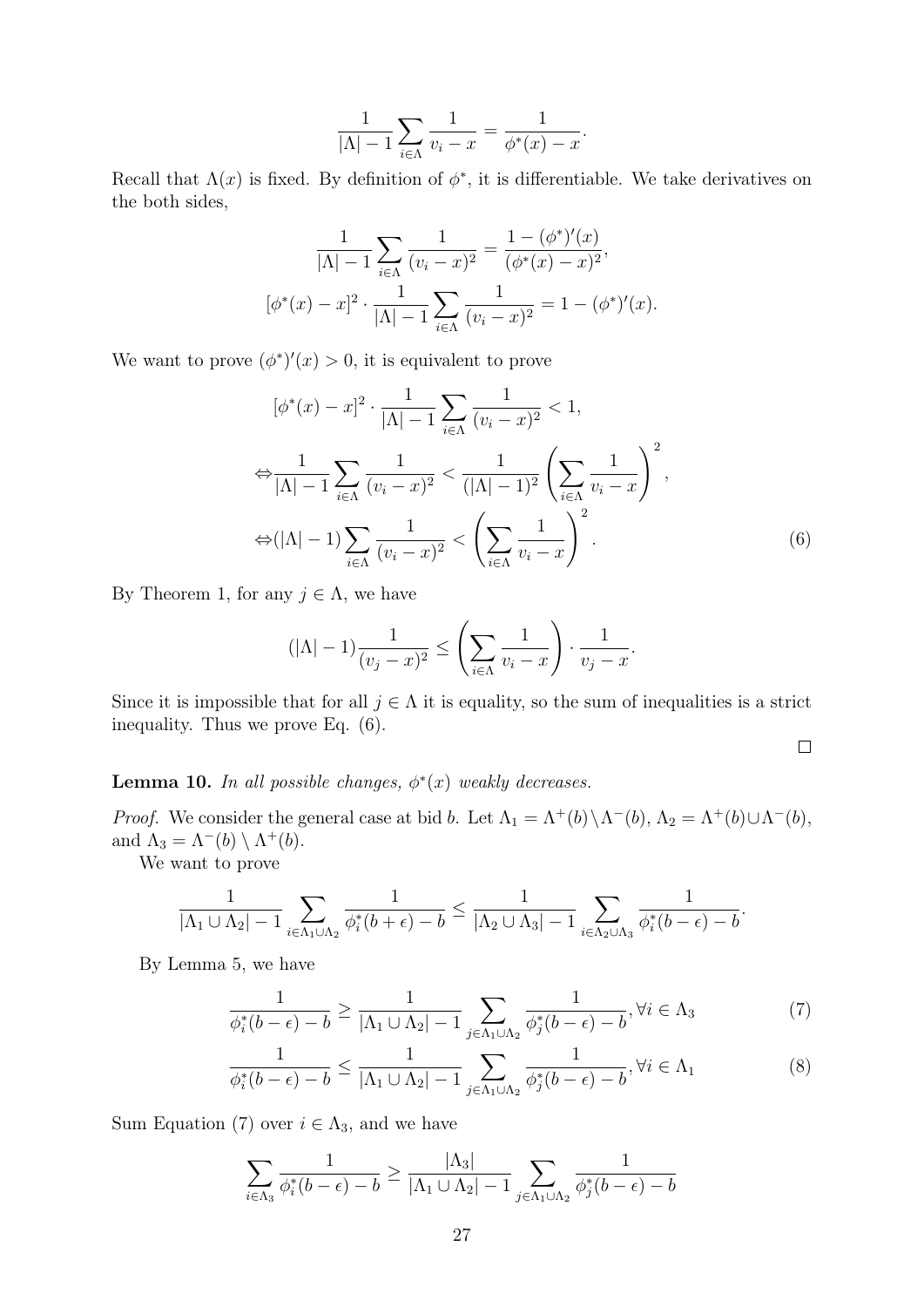Sum Equation [\(8\)](#page-26-3) over  $i \in \Lambda_1$ , and we have

$$
\sum_{i\in\Lambda_2}\frac{1}{\phi_i^*(b-\epsilon)-b}\geq \frac{|\Lambda_2|-1}{|\Lambda_1\cup\Lambda_2|-1}\sum_{j\in\Lambda_1\cup\Lambda_2}\frac{1}{\phi_j^*(b-\epsilon)-b}.
$$

Combining the two inequalities above completes the proof.

 $\Box$ 

## A.3 Proof of Theorem [4](#page-10-0)

*Proof.* We prove the theorem by contradiction. Suppose b is the largest point where there is a buyer  $i$ , who satisfies the condition of entering the bidding set, but in BNE he enters the bidding set at some later point, say y. By the Lemma [5,](#page-10-2) we have  $\frac{1}{\phi^*(x^-)-x^-} \ge \frac{1}{v_i-}$  $\overline{v_i-x}$ in BNE. Then  $\phi^*(x^-) \leq v_i$ . By Theorem [3,](#page-10-1) virtual value strictly increases, i.e.,  $\phi^*(y)$  $\phi^*(x^-), y < x^-$ . We have  $\frac{1}{\phi^*(y)-y} > \frac{1}{v_i-}$  $\frac{1}{v_i-y}$ . A contradiction.

## A.4 Proof for Theorem [6](#page-11-0)

*Proof.* We guess two largest winning bids  $\bar{b}^1 < \bar{b}^2$ . Next we transform  $\mathcal{E}(\bar{b}^1, \{p_i^j\})$  $\{r_i^j\})$  into  $\mathcal{E}(\overline{b}^2, \{p_i^j$  $\binom{1}{i}$ ) through intermediate steps with changing the probability parameters.

In the structure  $\mathcal{E}(\overline{b}^1, \{p_i^j\})$  $\binom{1}{i}$ , we sort the bid intervals by their lower extreme points denoted by  $l_k = [\underline{l}_k, \overline{l}_k]$ ,  $k \in [\sum_i d_i]$  where  $\underline{l}_1 \ge \underline{l}_2 \ge \dots \ge \underline{l}_{\sum_i d_i}$ . We use  $buyer(l_k)$  to indicate the buyer who gives this bid interval and use  $index(l_k)$  to indicate the value index of  $buyer(l_k)$ . Formally, we have  $S_{buyer(l_k)}\left(v_{buyer(l_k)}^{index(l_k)}\right)$  $\mathit{buyer}(l_k)$  $\Big) = \big[\underline{l}_k, \overline{l}_k\big].$ 

By changing the probability parameter  $\{p_i^j\}$  $\{e_i\}$ , we can control where a buyer leaves the bidding set according to Theorem [5.](#page-11-3) We create a parameter profile  $\{p_i^j\}$  $\binom{j}{i}$ <sup>(1)</sup> such that  $\mathcal{E}(\overline{b}^2, \{p_i^j$  $\{\vec{y}_i\}^{(1)}$  and  $\mathcal{E}(\overline{b}^1, \{p_i^j\})$  $\left( \frac{i}{i} \right)^{(1)}$  are same when bid intervals are restricted to the  $\left[ -\infty, \overline{b}^1 \right]$ area. We can do this by increasing  $p_i^{d_i}$  for  $i \in \Lambda^1(\bar{b}^1)$  such that every buyer in  $\Lambda^1(\bar{b}^1)$  are still bidding at  $\bar{b}^1$  under his largest value. Here we use  $\Lambda^1$  to denote the bidding set in the structure  $\mathcal{E}(\overline{b}^1, \{p_i^j\})$  $_{i}^{j}\}^{(1)}).$ 

Set  $k = 1$  at first. We choose a parameter profile  $\{p_i^j\}$  $\binom{i}{i}$ <sup>(k+1)</sup> satisfying two conditions. Condition 1 is that the bid intervals in  $\mathcal{E}(\overline{b}^2, \{p_i^j\})$  $\{\vec{y}_i\}^{(k+1)}$ ) and  $\mathcal{E}(\overline{b}^2, \{p_i^j\})$  $\{r_i^j\}$ ) are same when they are restricted to the  $\left[\underline{l}_k, \overline{b}^2\right]$  area. Condition 2 is that every corresponding bid intervals in  $\mathcal{E}(\overline{b}^2, \{p_i^j\})$  $\{\vec{y}_i^{(k)}\}$  and  $\mathcal{E}(\overline{b}^1, \{p_i^{j}\})$  $\binom{1}{i}$ ) have same lower extreme points when they are restricted to the  $[-\infty, \underline{l}_k]$  area. By the second condition,  $\left\{p_{buyer(l_k)}^{value(l_k)}\right\}$  $/$ buyer $(l_k)$  $\left\{\right\}^{(k)}$  returns to  $\left\{p_i^j\right\}$  $\big\}^j_i\big\}.$ 

By changing the parameter, the bid interval of  $buyer(l_k)$  with  $index(l_k)$ -th value ends earlier. For any bid  $x, \frac{1}{\vert \Lambda(x) \vert}$  $\frac{1}{|\Lambda(x)|-1}\sum_{i\in\Lambda(x)}$ 1  $\frac{1}{v_i(x)-x}$  increases when any buyer in the bidding set  $\Lambda(x)$  leaves. This change has two impacts. First, bid density increases in the range where  $buyer(l_k)$  leaves. The position that bid probability achieves the value probability becomes higher. Second, because the bidding set changes, the location where a buyer enters the bidding set may change too. Remember we keep the lower extreme point of every bid intervals unchanged. Thus there is only one possible change in the bidding set where a buyer enters, i.e.,  $buyer(l_k)$  leaves. The value of  $\frac{1}{|\Lambda(x)|-1} \sum_{i \in \Lambda(x)}$ 1  $\frac{1}{v_i(x)-x}$  increases. According to Theorem [4,](#page-10-0) buyer enters bidding set earlier. Only bid intervals  $l_m$  for  $m \geq k + 1$  that have smaller lower extreme points have been affected. As a result,  $\{p_i^j\}$  $\{i\}^{(k+1)} \geq \{p_i^j\}$  $j_i^{(k)}$  for  $(i, j)$  not in  $\{(buyer(l_m), value(l_m)), m = 1, ...k\}.$